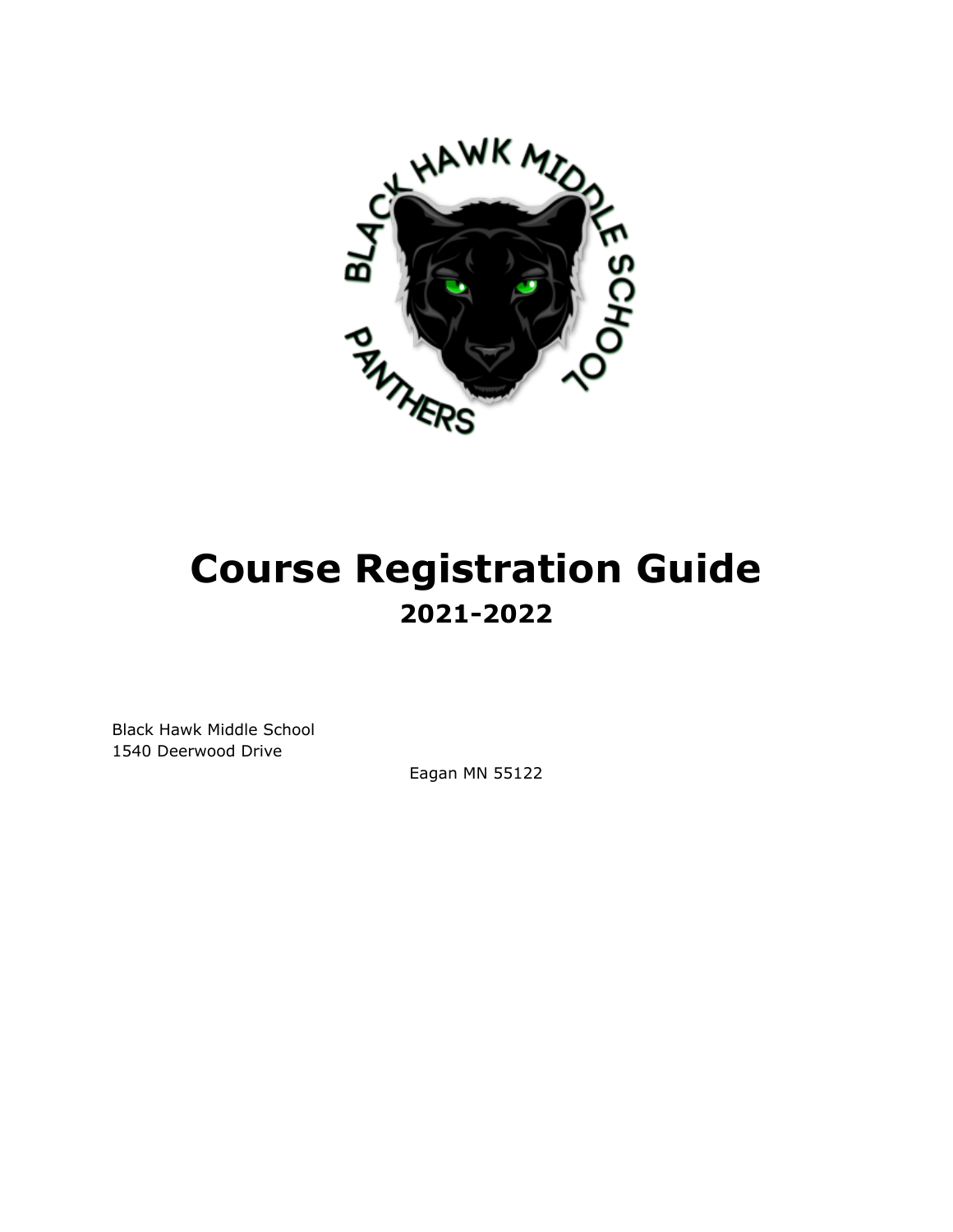## **Table of Contents**

## **6th Grade**

**Required Full Year Courses** English, Math, Science, Minnesota Studies, Reading, Physical Education

**Required Trimester Courses** Art, Technology Education, Family and Consumer Science

**Elective Courses** Band, Choir

## **7th Grade**

## **Required Full Year Courses**

English, Math, Science, American Studies, Communications, Physical Education

## **Elective Courses**

Art, Technology Education, Family and Consumer Science, Band, Choir, Spanish

#### **8th Grade**

## **Required Full Year Courses**

English, Math, Science, Global Studies, Communications, Physical Education

## **Elective Courses**

Art, Technology Education, Family and Consumer Science, Band, Choir, Spanish

## **Middle School Grading Scale**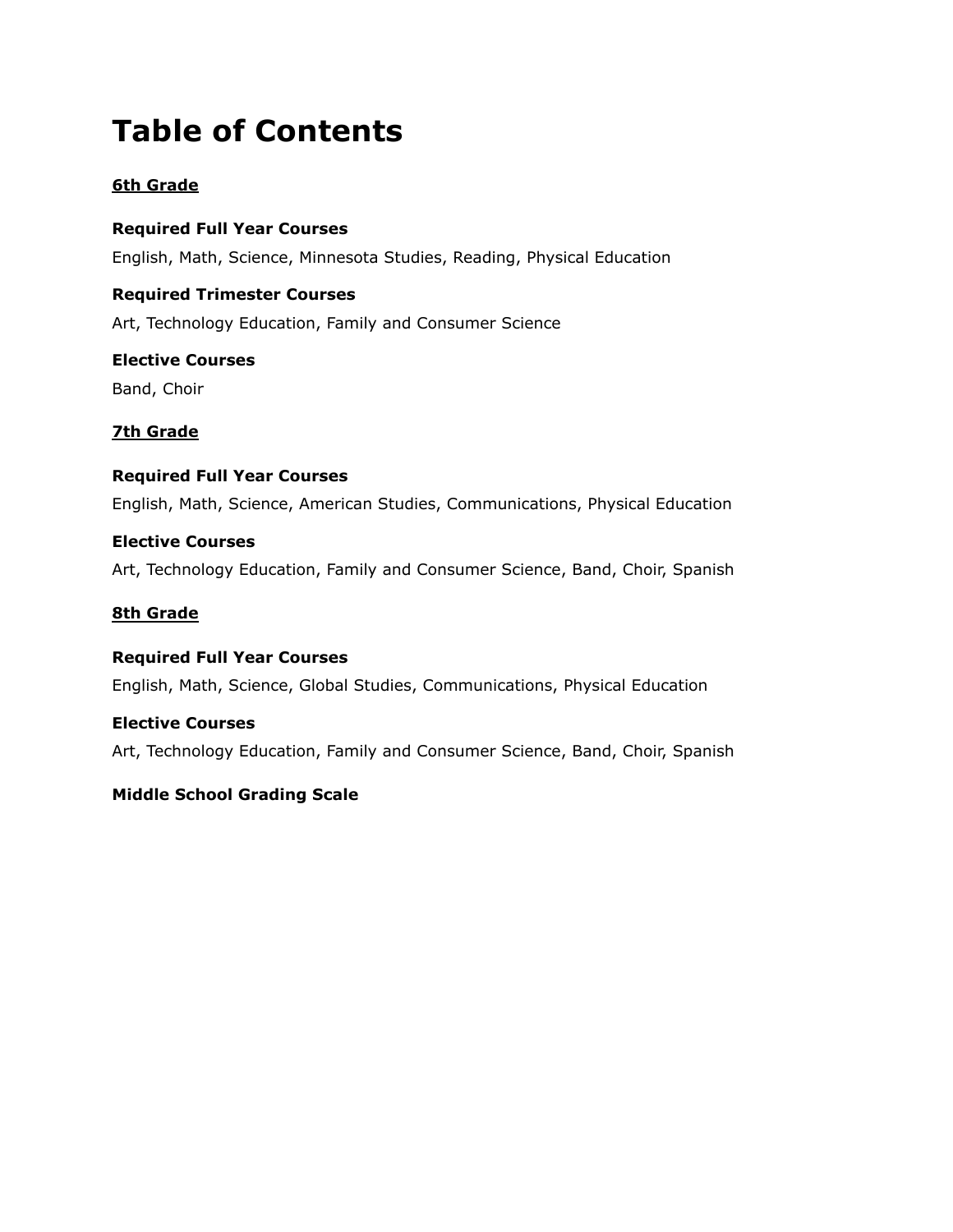## **Grade 6**

## **Sample Schedule**

| <b>Period</b>  | <b>Time</b>     | Day 1 Green          | Day 2 White       |
|----------------|-----------------|----------------------|-------------------|
| <b>PT</b>      | $8:20 - 8:48$   | PANTHER TIME         | PANTHER TIME      |
| 1              | $8:51 - 9:47$   | ENG/LANG             | ENG/LANG          |
| $\overline{2}$ | $9:50 - 10:46$  | <b>SCIENCE</b>       | <b>SCIENCE</b>    |
| Lunch          | $10:48 - 11:13$ | <b>6TH LUNCH</b>     | <b>6TH LUNCH</b>  |
| 3              | $11:16 - 12:12$ | <b>MATH</b>          | <b>MATH</b>       |
| 4              | $12:15 - 1:11$  | <b>MN STUDIES</b>    | <b>MN STUDIES</b> |
| 5              | $1:14 - 2:10$   | PHY ED               | <b>READING</b>    |
| 6              | $2:13 - 3:10$   | <b>ART/TECH/FACS</b> | <b>MUSIC</b>      |

## **Required Course Descriptions**

## **English 6**

Welcome to 6th grade Language Arts! We believe that each person has a story worth sharing. We honor the individual stories of each learner, their cultural identities, and the strengths they bring to our community. As your teachers, our hope is that our classes continue to foster your joy of literacy. We believe that literacy is thinking, and we look forward to supporting your growth as lifelong learners and critical thinkers.

Our five units of study in 6th grade Language Arts are grounded in the Minnesota K-12 Academic Standards in English Language Arts. These standards focus on literature, informational text, writing, speaking, viewing, listening, media literacy and language. Throughout each unit of study, you will have the opportunity to read and write in a variety of forms and genres. We will also explore how texts can provide mirrors and windows in our lives as readers and writers. Our class assignments are grounded in inquiry learning opportunities that offer you choice and encouragement to share your voice and perspective.

## **Math**

On-level math class that focuses on MN 6th Grade Math Standards. Topics Include: Introduction to Algebra, Integers, Linear Equations, Fractions, Decimals and Percents, Proportional Reasoning, Data Analysis, Probability, Geometry and Measurement.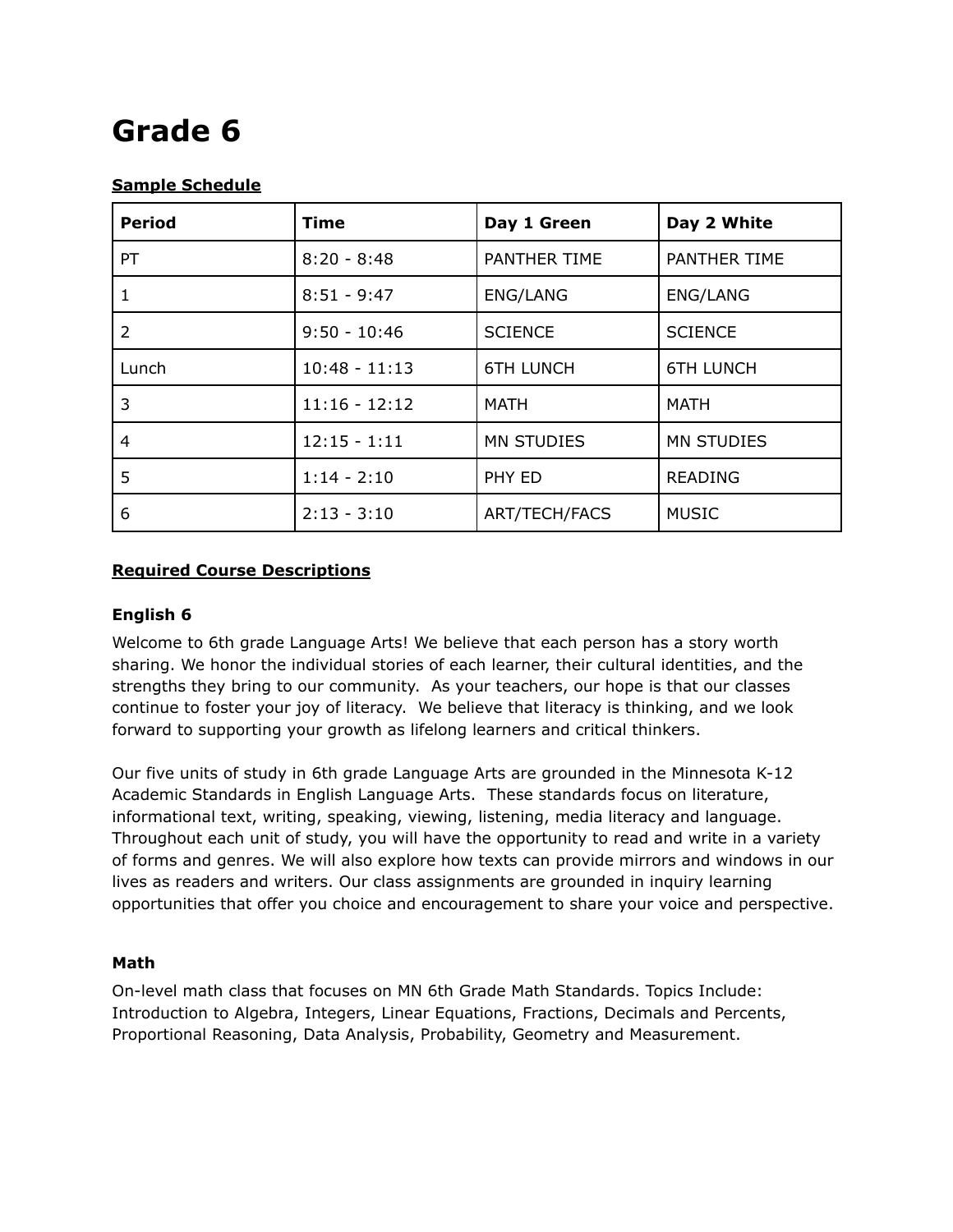#### **Science**

6th grade curriculum will focus on physical science with an emphasis on Science, Technology, Engineering and Mathematics (STEM). Throughout the year students will be exploring the nature of science and the scientific process, the engineering process, forces and motion, the forms of energy and how they transform, and the states of matter and their transformations. Students will engage in the curriculum through multiple mediums with key focuses on hands on activities and engineering challenges.

## **MN Studies**

6th Grade Minnesota Studies students will study the history of Minnesota from prehistoric times to today. We will cover topics such as modern Minnesota geography and government, the Dakota and Ojibwe nations, how Minnesota became a state, wars in which Minnesotans fought, Minnesota industries, immigration, social movements of the past and today, and modern Minnesota.

#### **Reading**

Our five units of study in 6th grade Language Arts are grounded in the Minnesota K-12 Academic Standards in English Language Arts. These standards focus on literature, informational text, writing, speaking, viewing, listening, media literacy and language. Throughout each unit of study, you will have the opportunity to read and write in a variety of forms and genres. We will also explore how texts can provide mirrors and windows in our lives as readers and writers.

#### **Physical Education**

The major emphasis of physical education is to help students grasp an understanding of physical fitness and promote an active lifestyle. A variety of skills, individual and team activities/sports including swimming are taught in this course. The 6th Grade Health unit is Growing Fit. Topics include; The Five Components of Physical Fitness along with an orientation about using the Fitness room.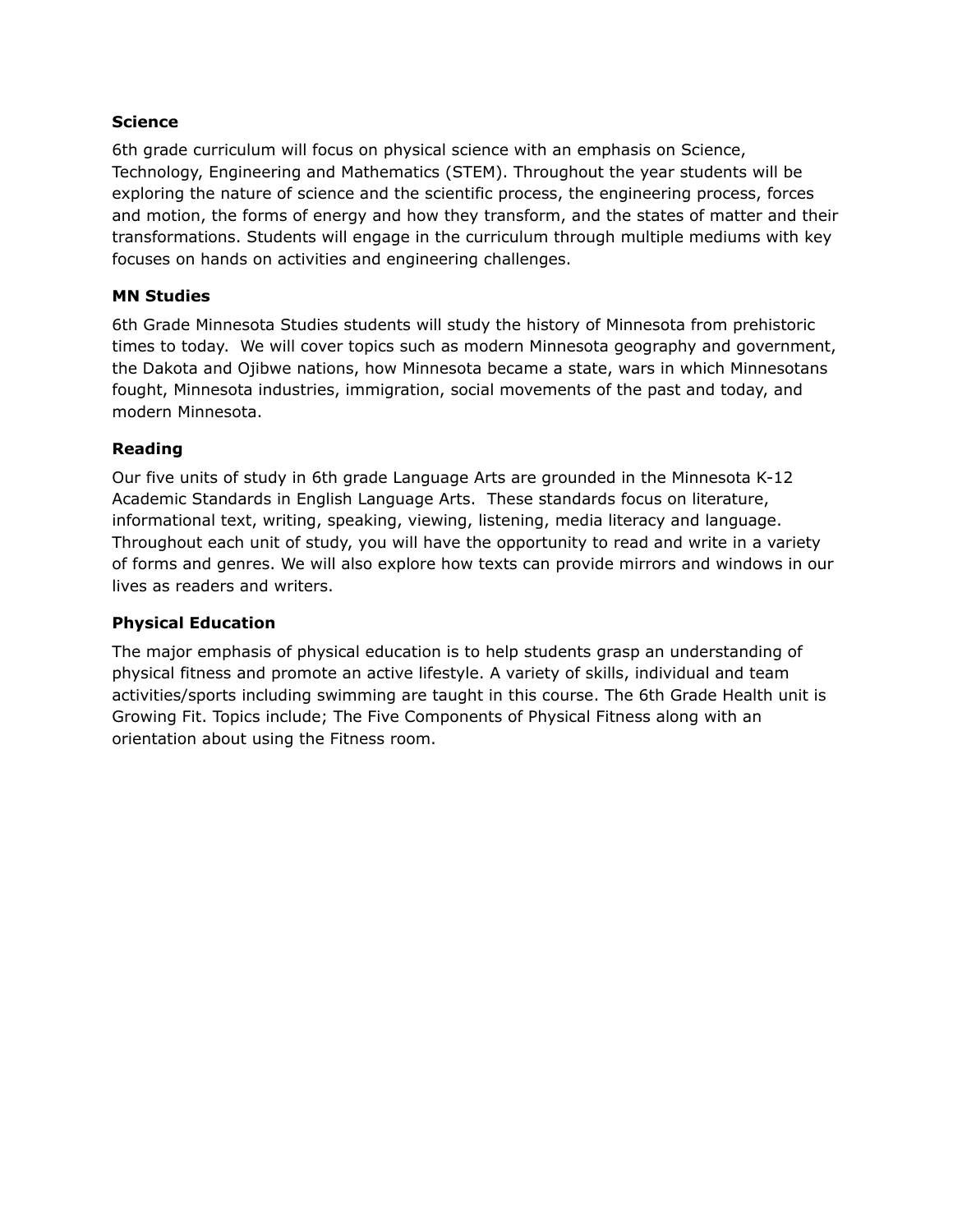## **Elective Course Descriptions**

## **Art**

Art focuses on exploring a variety of art making methods. Students will analyze shape and form through hand-building pottery techniques, expand upon knowledge of color theory through creating watercolor and tempera paintings, and utilize observation and critical thinking skills to create realistic and creative drawings.

## **Tech Ed**

The sixth grade Tech Ed/STEM class is an exploratory STEM class in nature, designed to engage students and expose them to a variety of areas in technology. The class emphasis is on design, engineering, problem solving and building. The units and student learning activities engage the students to apply the engineering design process to design, build, and test some type of item or vehicle. Typical units experienced in the class include:

- Designing, building and testing a small paddle boat
- Electricity and electrical circuits
- Creative design using Tinkercad 3d design software
- Basic machine and building processes to make a physical item of value such as a shelf or solitary bee/pollinator hotel
- Areospace exploration and rocketry

## **FACS**

This is an exploratory class that covers various areas of Family and Consumer Sciences. Students will explore the use of a sewing machine by creating their own drawstring backpack project. Then, we will work through a cooking unit, which will focus on grains and eggs. Lastly, I will implement a self-exploration unit that will place an emphasis on future planning.

## **Band**

The sixth-grade band program builds off of the fifth-grade program as well as students new to band. It will continue to introduce concepts used throughout the middle school band curriculum. The two main components are small group lessons and large group rehearsals. Large group band rehearsals are conducted every other day. Each student receives a 20 minute, small-group lesson every eight school days. Expanded performance opportunities are available through small ensembles, jazz ensembles and other special groups. All students perform in at least two concerts during the school year.

## **Choir**

Students enrolled in Choir 6 will have the opportunity to sing a variety of music, from classical to current day, popular music. Students will sing in a large group setting and will learn how to read music and sing in 2 to 3 parts. Also, students have the opportunity to be in a smaller ensemble that meets during the day. Lastly, we will have at least two performance opportunities.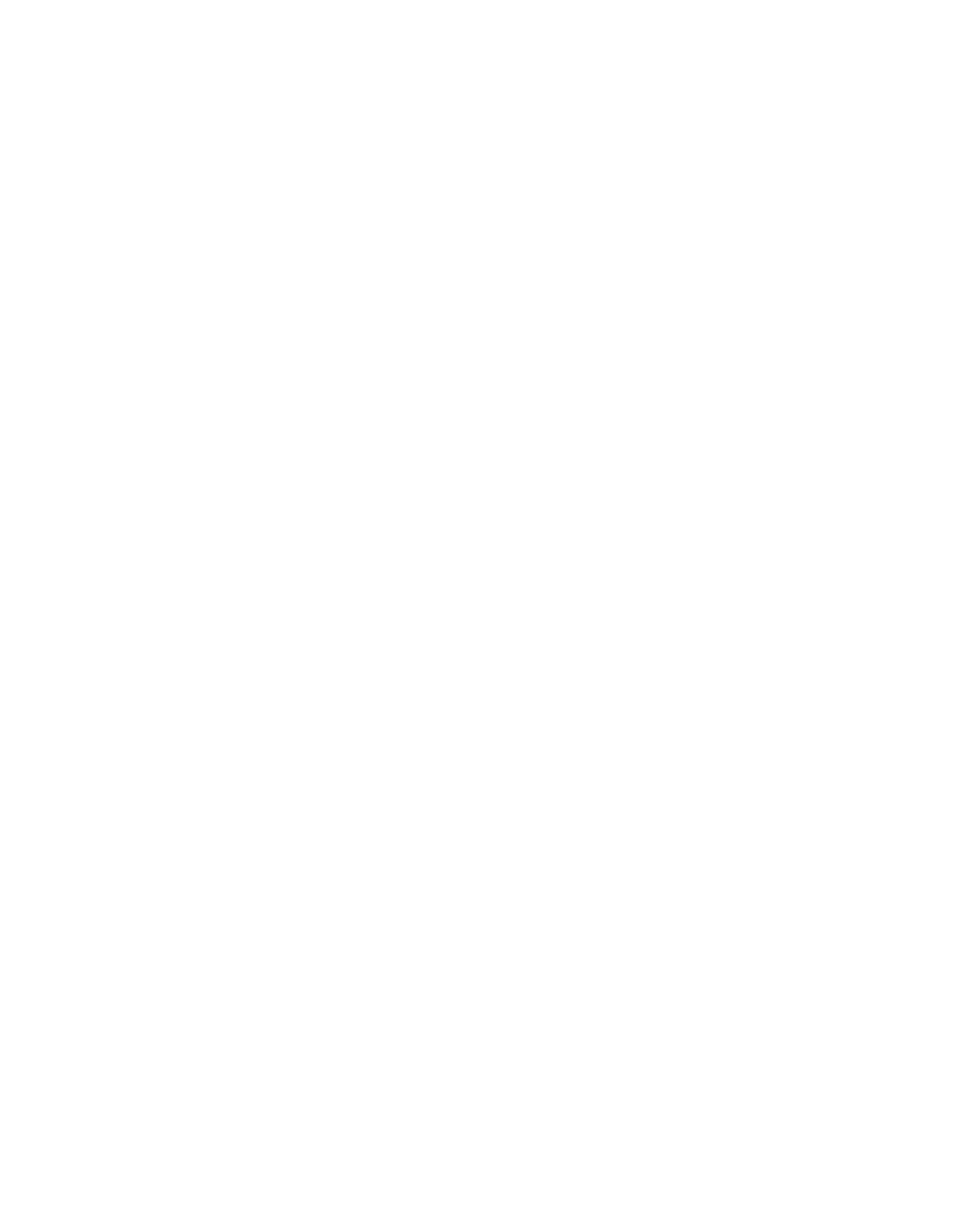## **Grade 7**

## **Sample Schedule**

| <b>Period</b>  | <b>Time</b>     | Day 1 Green      | Day 2 White        |
|----------------|-----------------|------------------|--------------------|
| <b>PT</b>      | $8:20 - 8:48$   | PANTHER TIME     | PANTHER TIME       |
| 1              | $8:51 - 9:47$   | <b>ENG/LANG</b>  | ENG/LANG           |
| $\overline{2}$ | $9:50 - 10:46$  | <b>SCIENCE</b>   | <b>SCIENCE</b>     |
| 3              | $10:49 - 11:45$ | <b>MATH</b>      | <b>MATH</b>        |
| Lunch          | $11:47 - 12:12$ | <b>7TH LUNCH</b> | <b>7TH LUNCH</b>   |
| 4              | $12:15 - 1:11$  | AM STUDIES       | <b>AMN STUDIES</b> |
| 5              | $1:14 - 2:10$   | PHY ED           | <b>READING</b>     |
| 6              | $2:13 - 3:10$   | ELECTIVE #1      | ELECTIVE #2        |

## **Required Course Descriptions**

## **English**

Welcome to 7th Grade English! We believe that each individual's story is an important part of our community, and we'll explore how texts can provide mirrors, windows, and sliding glass doors in our lives as readers and writers. We believe that literacy is thinking, and we look forward to supporting your growth as lifelong learners and critical thinkers.

Our five units of study in 7th grade English are grounded in the Minnesota K-12 Academic Standards in English Language Arts. These standards focus on literature, informational text, writing, speaking, viewing, listening, media literacy and language. Throughout each unit of study, you will have the opportunity to read and write in a variety of forms and genres. Poetry and word study will be embedded throughout the year. Our class assignments are grounded in inquiry learning opportunities that offer you choice and encouragement to share your voice and perspective.

## **Math**

**Pre-Algebra**: 7th grade standards. On-Level 7th grade math class.

This course is offered to high achieving 6th graders as a starting point for the accelerated level math track.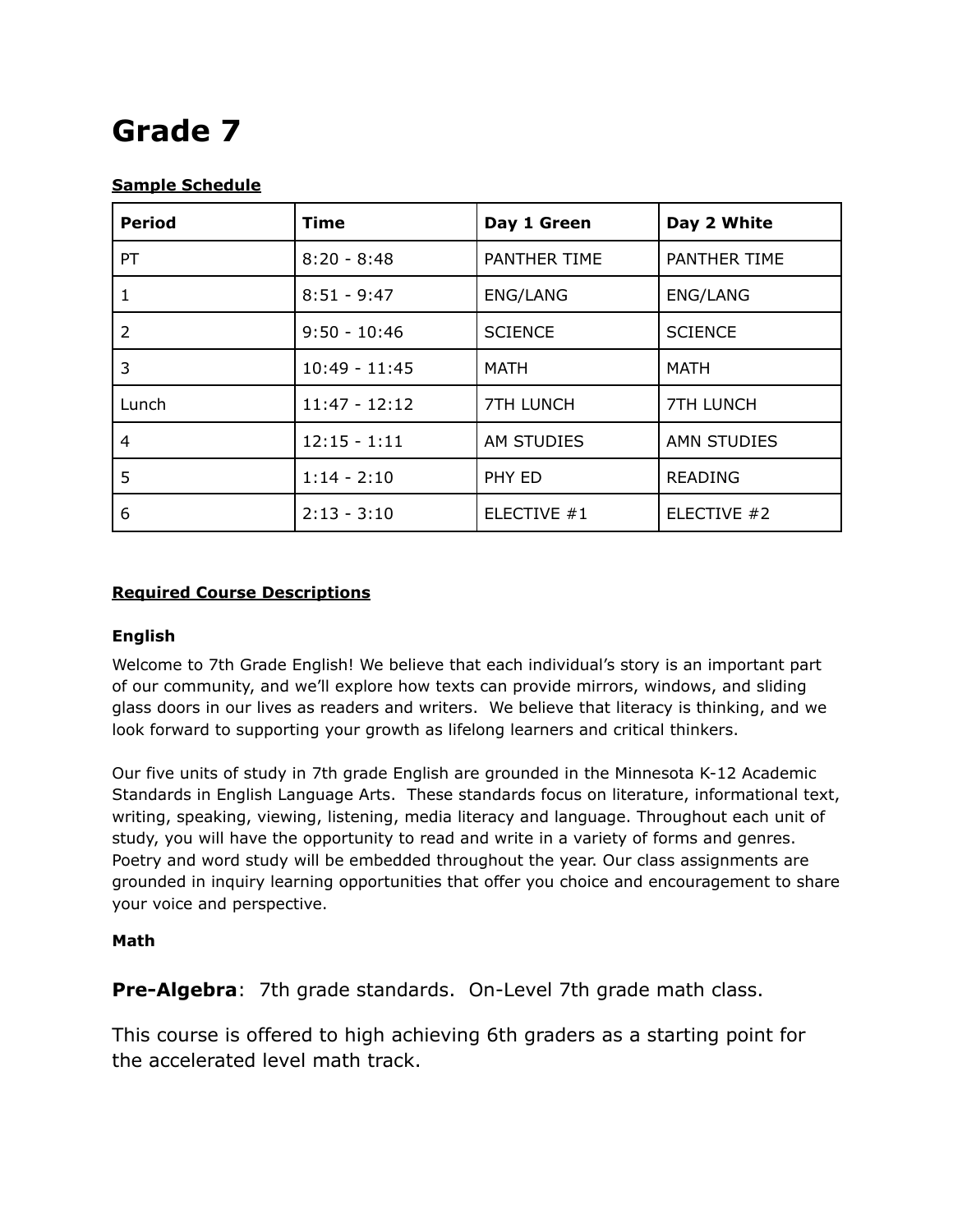Topics include: Introduction to Algebra, Integers, Rational Numbers, Square Roots and Real Numbers, Proportional Reasoning, Percents, Writing and Solving Equations and Inequalities, Measurements of 2D and 3D figures, Data Analysis and Probability.

Prerequisites - Math 6 or teacher recommendation based on 5th grade MAP, MCA test scores.

**Algebra 1**: 8th Grade Standards: On-Level 8th grade math class. This course focuses on Linear Functions of Algebra.

Topics Include: Writing and Solving Equations and Inequalities ,Graphing Linear Functions, Slope and Rate of Change, Writing Equations for Linear Functions and Systems of Linear Equations

Prerequisites - PreAlgebra.

**Accelerated Algebra 1:** Grade Advanced 6th graders and 7th Graders looking for a more rigorous math class. This course focuses on Linear Functions of Algebra.

Topics Include: Writing and Solving Equations and Inequalities ,Graphing Linear Functions, Slope and Rate of Change, Writing Equations for Linear Functions and Systems of Linear Equations and Inequalities.

Prerequisites - Math 6 and Teacher recommendation based on MAP and MCA test scores.

**Intermediate Algebra:** This course continues the focus of Algebra with Nonlinear Equations.

Topics Include: Polynomials, Quadratic Equations, Exponential Functions, Radical Functions, Rational Functions, Statistics and Probability.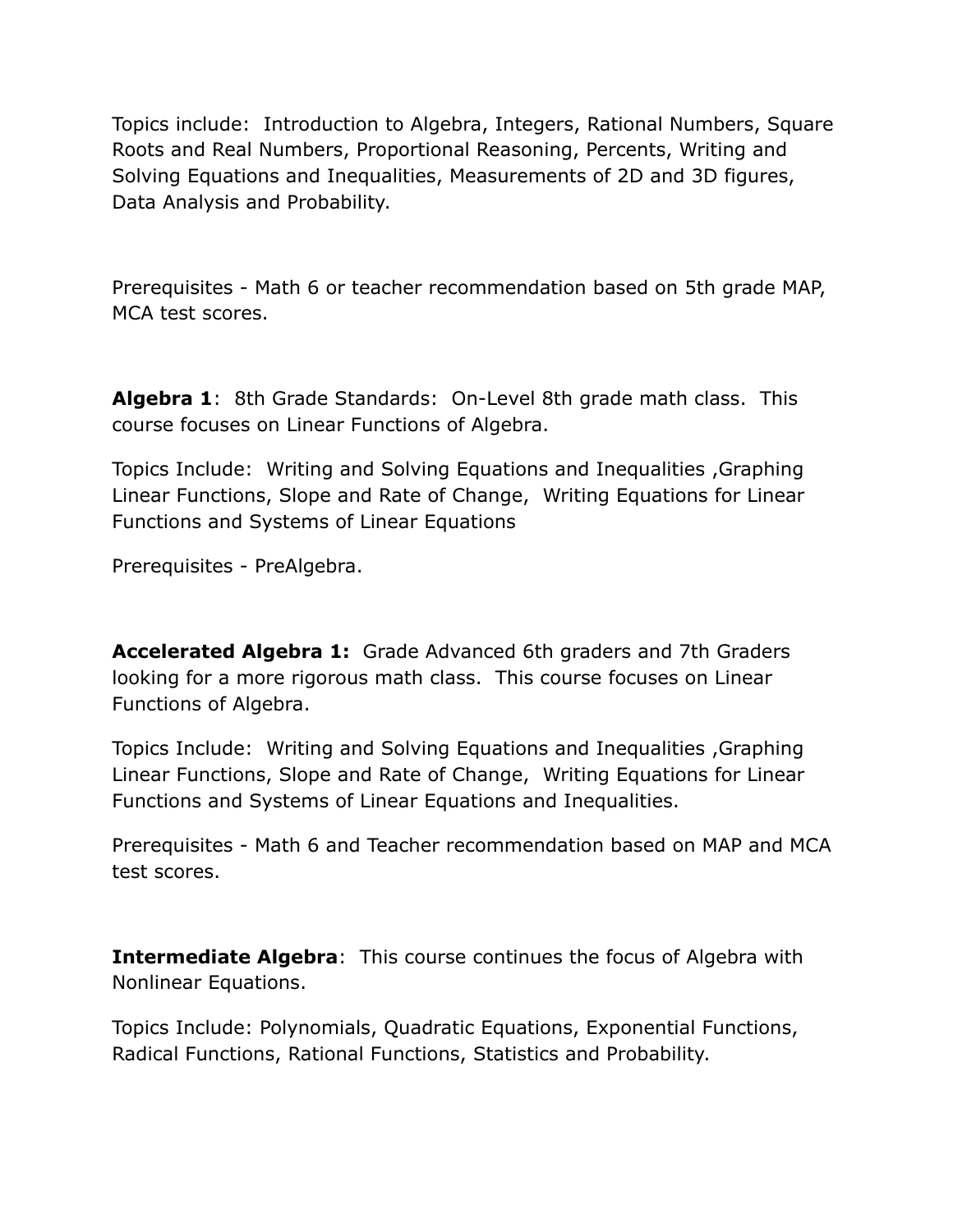Prerequisites - Successful completion of Algebra (recommended grade of a B- or better).

## **Science**

7th Grade Science curriculum is a Life Science focus. Topics include Cells, Genetics, Evolution of living things, Microbiology and Disease, Human Body Systems, and Ecology. Our middle school science philosophy emphasizes developing scientific thinking and writing, while exploring scientific content and lab activities.

## **American Studies**

7th Grade American studies follows the state mandated standards that focus on American History from 1800 to the present. In addition to covering historical topics, the course focuses on the student skills of critical thinking, economics, geography, civics and citizenship and the foundations governments. Topics covered during the year include: Community and the New Republic, The Nation Expands and Changes, Civil War and Reconstruction, The Age of Industry, A New Role in the World, The Great Depression and WWII and Moving Toward the Future. Students will participate in interactive discussions and debates, primary source analysis, research projects as well as create connections to current events.

#### **Communications**

Communications 7 aligns with the MN State Language Arts standards covering Speaking, Listening, and Exchanging Ideas. The course includes intrapersonal, small group, and large group communication development. Assessment will be on classwork, discussions, projects, and presentations.

## **Physical Education**

The major emphasis of physical education is to help students grasp an understanding of physical fitness and promote an active lifestyle. A variety of skills, individual and team activities/sports are taught in this course. The 7th Grade Health unit is – Human Growth and Anatomy, topics covered include physical, mental and emotional changes during puberty/adolescence, anatomy of the reproduction systems, physiology of reproduction, conception and pregnancy.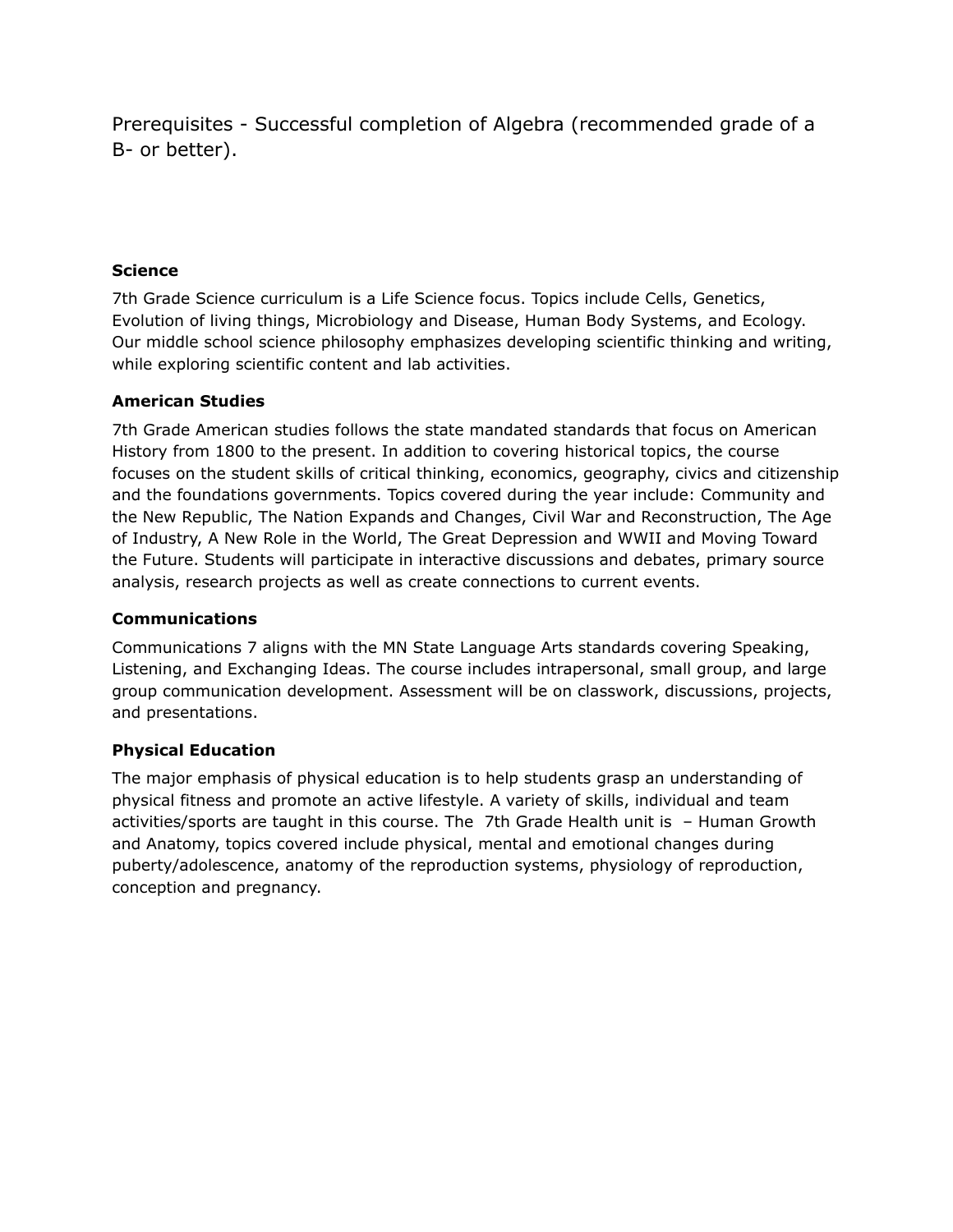## **Electives/Every Other Day Classes**

## **Band**

## *Full Year Elective*

The two main components of the 7TH grade band program are small group lessons and large group band rehearsals. Large group band rehearsals are conducted every other day. Each student receives one 20-minute, small-group lesson every eight school days. Students are exposed to composing software and other forms of electronic media to enhance their learning. Expanded performance opportunities are available through small ensembles, such as jazz, flute, clarinet, brass and percussion ensembles. All students participate in at least two concerts during the school year.

## **Choir**

## *Full Year Elective*

Students enrolled in Choir 7 will have the opportunity to sing a variety of music, from classical to current day popular music. Students will learn how to read music and sing in at least 3 parts. They will learn how to use their instrument and be able to write their own mini composition by the end of the school year. Lastly, students will have at least two performance opportunities.

#### **Spanish**

#### *Full Year Elective*

Middle school Spanish covers the high school curriculum over a two-year period. In the first year, students will learn how to describe emotions, activities, personality traits, weather, and basic foods. Students are expected to complete homework and prepare for quizzes. Students should have strong reading and study skills to ensure success in this class.

## **Art**

Art focuses on exploring a variety of art making methods. Students will analyze shape and form through hand-building pottery techniques, expand upon knowledge of color theory through creating watercolor and tempera paintings, and utilize observation and critical thinking skills to create realistic and creative drawings.

## **TECH - Engineering Design**

Explore the principles of engineering while completing engineering design challenges, and building models and items. Students will use a variety of tools and machines to create prototypes and products, which typically include games, treasure chests, or other items. Students will use 3d modeling and graphics software as well as laser engraving equipment in manufacturing these items.

#### **TECH - Robotics**

Discover how robots and other forms of automation are used in industry and throughout our world in many various applications. Learn about mechanical systems by building different mechanisms using gears, wheels, and other structural parts. Design, build, and program real-world objects such as traffic lights, rotating bridges, toll booths, robotic arms, and robotic vehicles.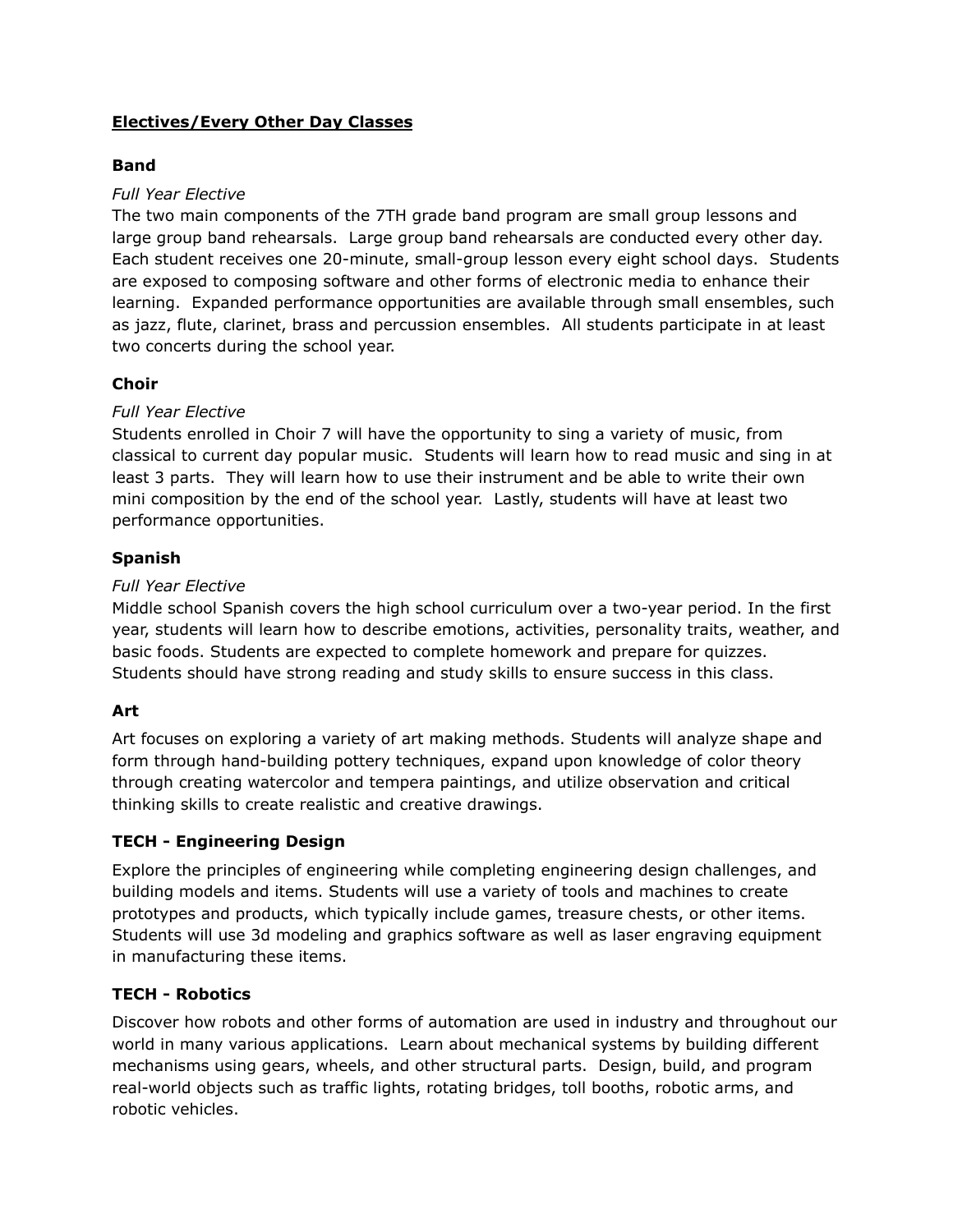## **FACS**

This is an exploratory class that covers various areas of Family and Consumer Sciences. Students will explore the use of a sewing machine by creating their own drawstring backpack project. Then, we will work through a cooking unit, which will focus on grains and eggs. Lastly, I will implement a self-exploration unit that will place an emphasis on future planning.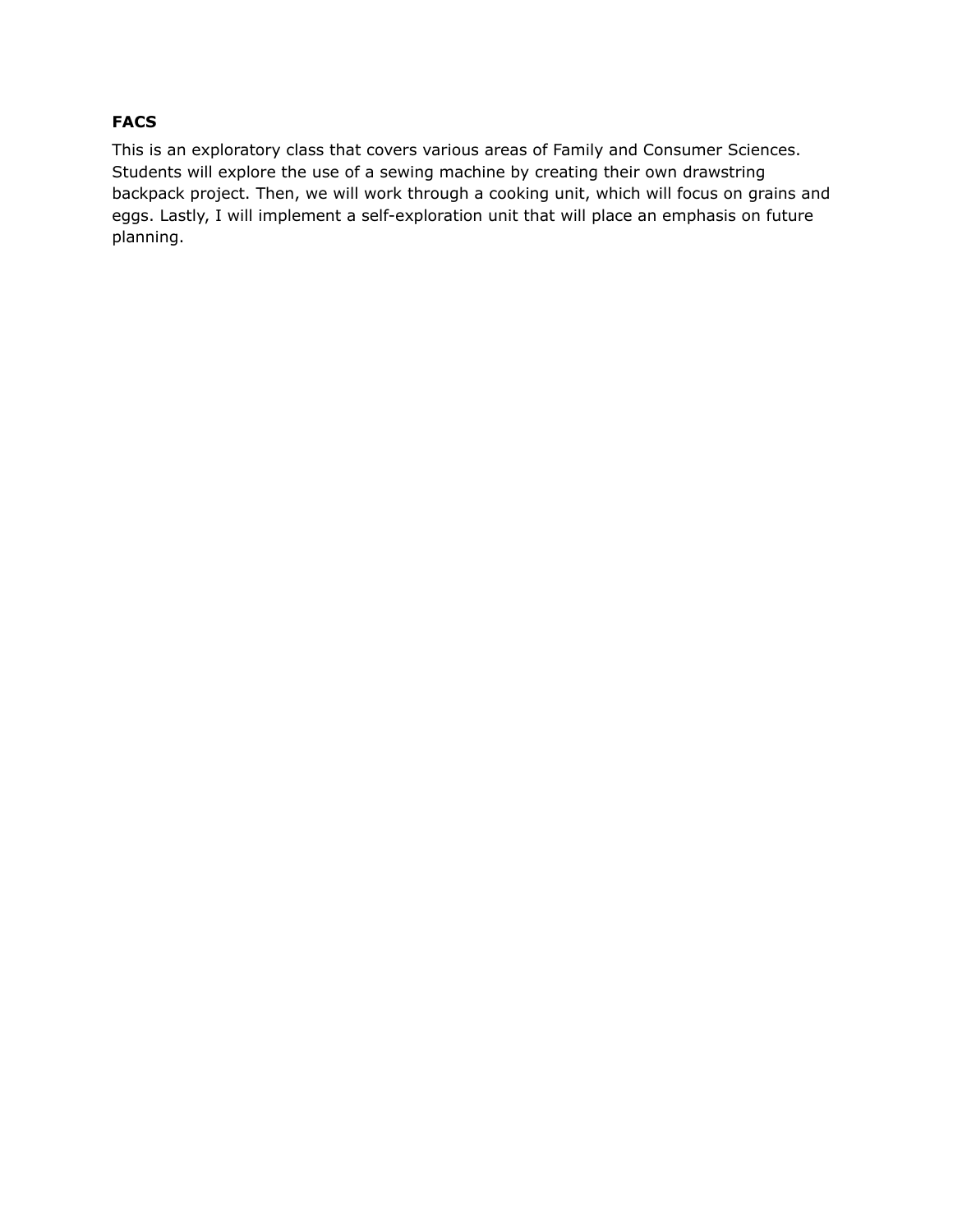## **Grade 8**

## **Sample Schedule**

| <b>Period</b> | Time            | Day 1 Green           | Day 2 White           |
|---------------|-----------------|-----------------------|-----------------------|
| PT            | $8:20 - 8:48$   | PANTHER TIME          | PANTHER TIME          |
| 1             | $8:51 - 9:47$   | ENG/LANG              | <b>ENG/LANG</b>       |
| 2             | $9:50 - 10:46$  | <b>SCIENCE</b>        | <b>SCIENCE</b>        |
| 3             | $10:49 - 11:15$ | <b>MATH</b>           | MATH                  |
| Lunch         | $11:17 - 11:42$ | <b>8TH LUNCH</b>      | <b>8TH LUNCH</b>      |
| 3             | $11:45 - 12:12$ | <b>MATH</b>           | <b>MATH</b>           |
| 4             | $12:15 - 1:11$  | <b>GLOBAL STUDIES</b> | <b>GLOBAL STUDIES</b> |
| 5             | $1:14 - 2:10$   | PHY ED                | <b>READING</b>        |
| 6             | $2:13 - 3:10$   | ELECTIVE #1           | ELECTIVE #2           |

## **Required Course Descriptions**

**Algebra 1**: 8th Grade Standards: On-Level 8th grade math class. This course focuses on Linear Functions of Algebra.

Topics Include: Writing and Solving Equations and Inequalities ,Graphing Linear Functions, Slope and Rate of Change, Writing Equations for Linear Functions and Systems of Linear Equations

Prerequisites - PreAlgebra.

## **Accelerated Intermediate Algebra**

## *Prerequisite - Successful completion of an A in Pre-Algebra*

A fast paced Algebra and Intermediate Algebra course. This course is a rigorous math class for on level students looking to take Honors and AP courses in high school. The Accelerated Intermediate Algebra course is designed to familiarize learners with fundamental mathematical concepts such as inequalities, polynomials, linear and quadratic equations, and exponential functions.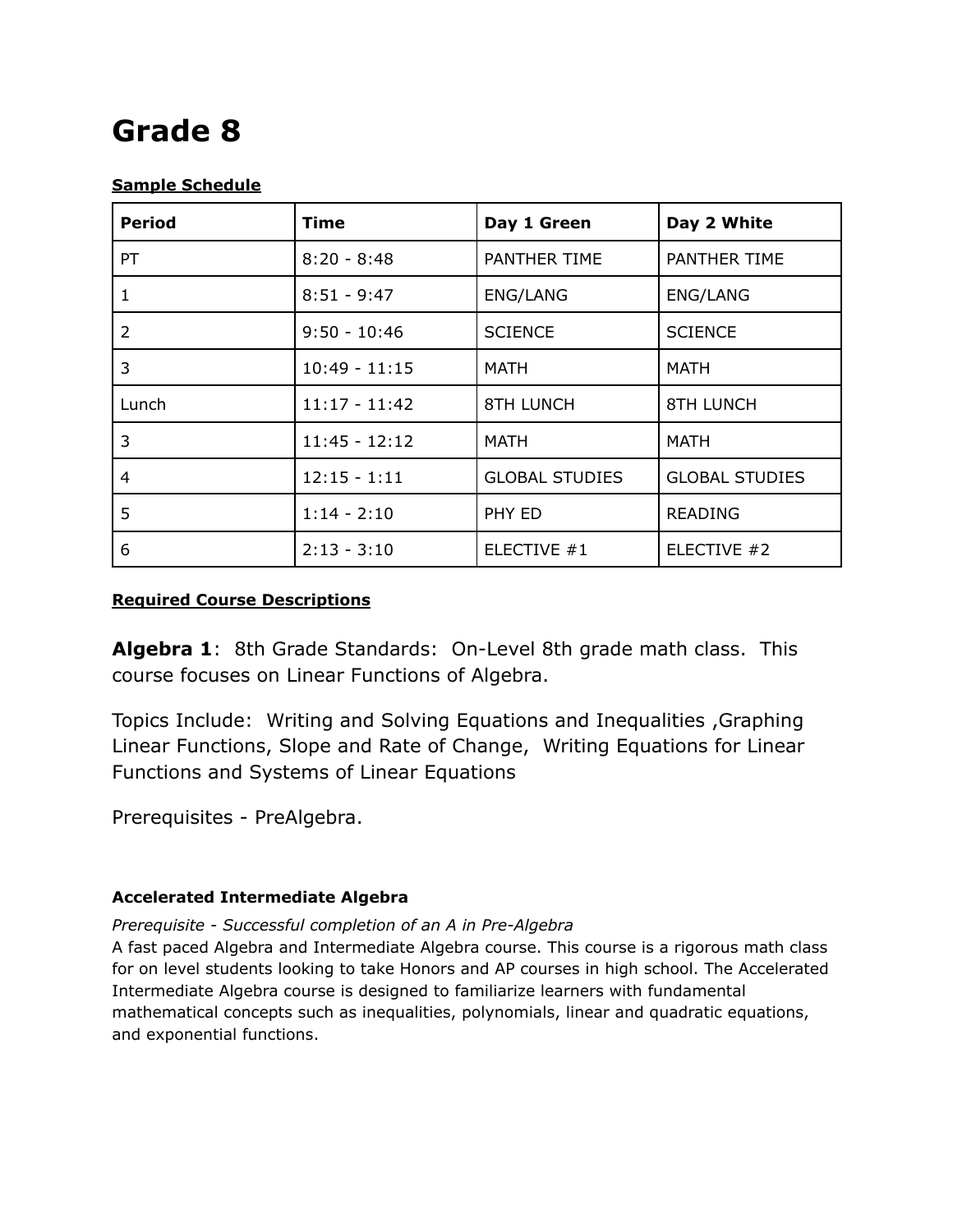## **Honors Geometry**

*Prerequisite - Successful completion of Intermediate Algebra (recommended grade of a Bor better).*

High school level math class. Students will earn a total of 3.0 high school math credits and the grade will be part of their high school transcript. The Honors Geometrycourse is a comprehensive look at the study of geometric concepts including theEuclidean Geometry, proofs, parallel and perpendicular lines, the coordinateplane, triangles, quadrilaterals, polygons, circles, trigonometry, congruence and similarity, surface area, volume and transformations using both linear andnon-linear Algebra.

## **English**

Eighth grade English is a year long course teaching reading, writing and vocabulary development using a variety of engaging instructional activities. On a daily basis students will engage in formal and informal writing, classroom discussions, tests and projects to demonstrate their understanding of Minnesota State Language Arts Standards.

## **Science**

The study of Earth Science involves three main scientific fields:meteorology, astronomy, and geology. These fields will be examined through lab experiences including weather observations, analyzing ocean current data and identifying minerals and rocks. An introduction to chemistry is also part of eight grade science. Students will continue to use skill such as measurement, graph making and analysis, and using data as evidence to form conclusions.

## **Global Studies**

Global Studies is a social studies course that uses geography as the lead discipline along with world history and cultural study as enhancing components. Students will study regions of the world by using inquiry and critical thinking skills in order to expand their world view and move towards becoming a global citizen. Reading, writing, map work, research projects, and discussion are all skills that will be introduced and/or enhanced throughout the school year. The main focus of Global Studies is to prepare students to think deeply about their world and their place in it.

## **Communications**

Eighth grade Communications is a year-long course that students have every other day that focuses on the power of communicating, which means becoming a good speaker and listener. Some areas this course focuses on are advertising/marketing, argumentation, debate, discussion, journalism, media literacy, and persuasion. Communicating appropriately is a life skill that is learned and practiced over time in a variety of settings and contexts.

## **Physical Education**

The emphasis of physical education is to help students grasp an understanding of physical fitness and promote an active lifestyle. Students will participate in a variety of individual and team activities to help increase their physical, social and emotional skills. The 8th Grade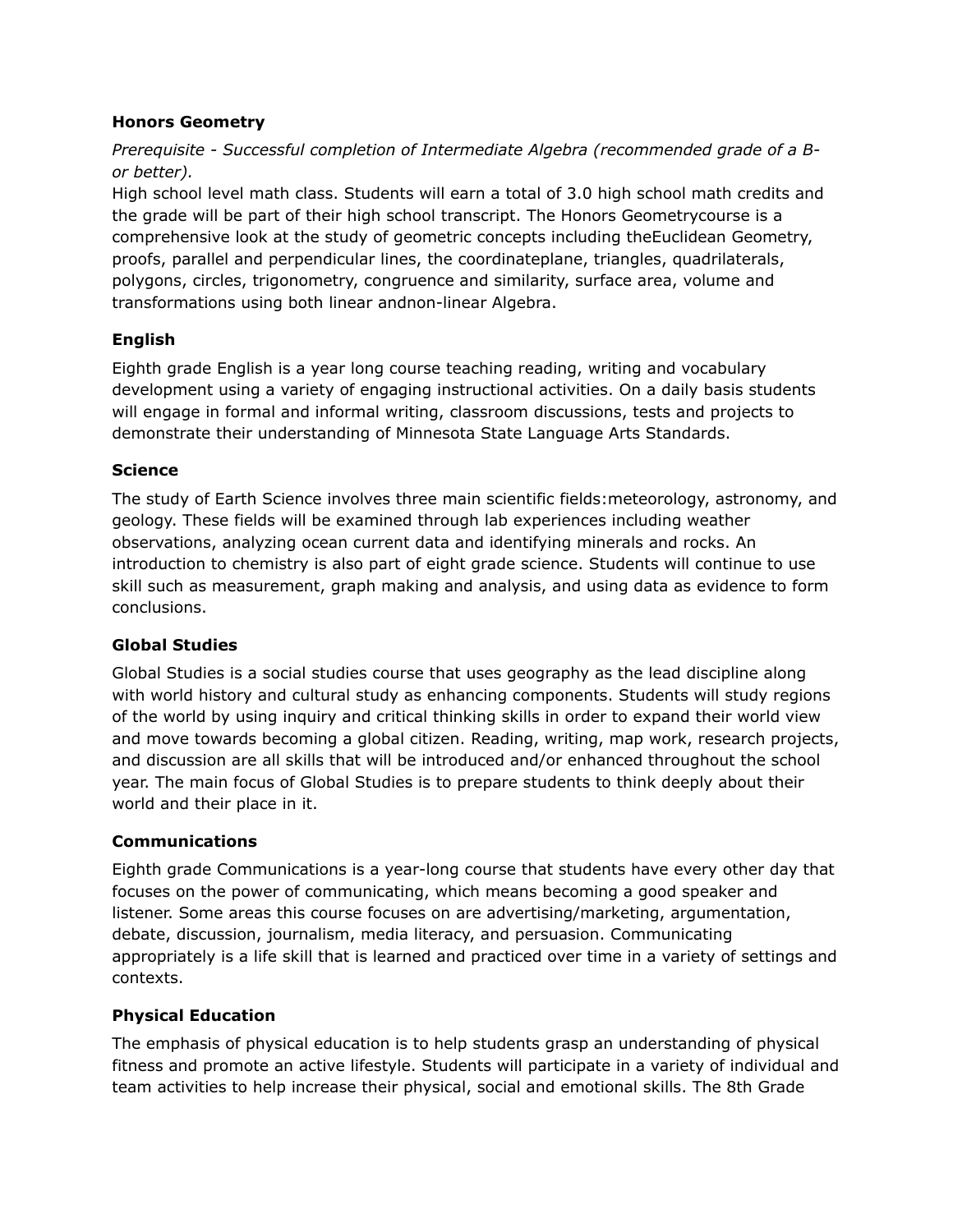Health unit focuses on addiction (tobacco, alcohol, drugs and technology). Prevention and healthy lifestyle.

## **Electives/ Every Other Day Courses**

## **Band**

## *Full Year Elective*

The two main components of the 8TH grade band program are small group lessons and large group band rehearsals. Large group band rehearsals are conducted every other day. Each student receives one 20-minute, small-group lesson every eight school days. Students will have the opportunity to use technology in full band and lessons by utilizing the Smart Music accompaniment software. Students will also be exposed to composing software and other forms of electronic media to enhance their learning. Expanded performance opportunities are available through small ensembles, such as jazz, flute, clarinet, brass and percussion ensembles. All students participate in at least two concerts during the school year.

## **Choir**

## *Full Year Elective*

Students enrolled in Choir 8 will have the opportunity to sing a variety of music, from classical to current day popular music. Students will continue learning how to read music scores and will perform songs in 3 or 4 parts. Selected 8th grade choir students will be selected to participate in the ISD 196 8th grade Choir Fest, which is held each February. Students will also have the opportunity to sing in a small ensemble during Flex time. Lastly, each choir student will get to perform their choir pieces at two scheduled concerts during the school year.

## **Spanish**

## *Full Year Elective (must have successfully completed Spanish A in 7th grade or get instructor's approval)*

Did you know that over 35 million people in the US speak Spanish? Studying Spanish can help you communicate with people living right here in Minnesota. This class builds upon the skills acquired in 7th grade. Activities designed to engage and challenge students will lead to better speaking, listening, reading and writing skills. We will continue our exploration of the Spanish-speaking world. This course is recommended for students who maintained a C average or above in Spanish 7. Successful completion of Spanish 8 will allow students to register for second year Spanish at the high school.

## **Art**

Art focuses on refining the skills learned in 6th and 7th grade art. Students will create sophisticated art forms and experiment with charcoal, print making, sculpture, pottery, and paint. Students will also have the opportunity to further explore an art making method or idea of their choice through a final project.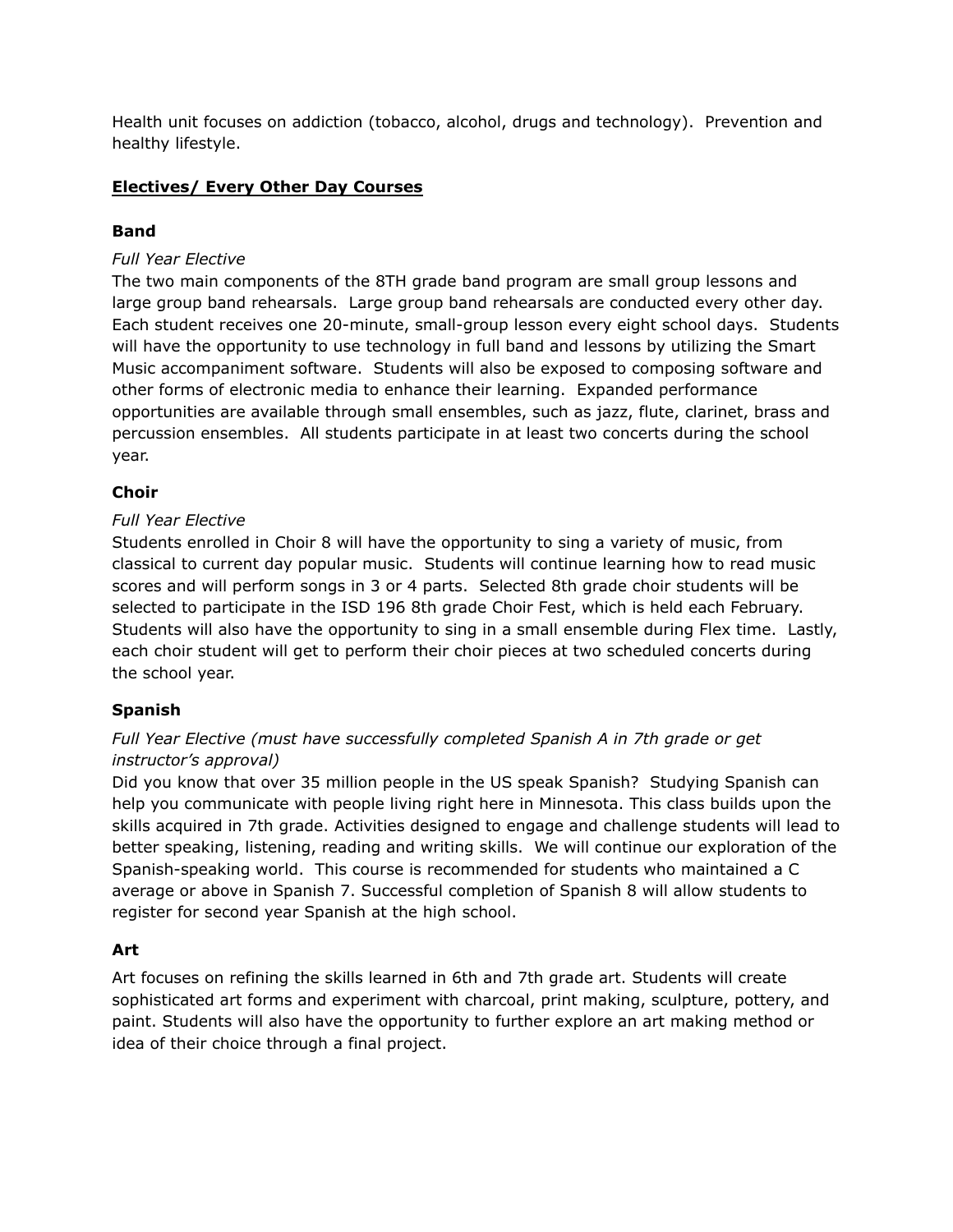## **Tech - Engineering Design**

Students will complete engineering design challenges and apply the design method in the design and construction of a large tabletop pinball game with working flippers and other components. They will use a variety of tools, machines, and technology equipment to design, construct, and decorate their custom pinball game. Students will learn how to create electrical circuits and use electrical principles and practices to hook up lights, motors, and buzzers on their pinball game if they choose.

#### **Tech - Robotics**

Discover how robots and other forms of automation are used in industry and throughout our world in many various applications. Learn about mechanical systems by building different mechanisms using gears, wheels, and other structural parts. Design, build, and program real-world objects such as traffic lights, rotating bridges, toll booths, robotic arms, and robotic vehicles.

#### **FACS**

Design is a key aspect of this class. Students will be able to create their dream home using 2D and 3D models. There will also be a Cupcake War competition. Students will create cupcakes and a display for them based on a particular theme, which will be selected by the class. The focus for the foods portion of this class will be on fruits and vegetables. Finally, we will focus on finance and the impact it has on their future. Students will learn the basics of banking, credit cards, and future financial planning.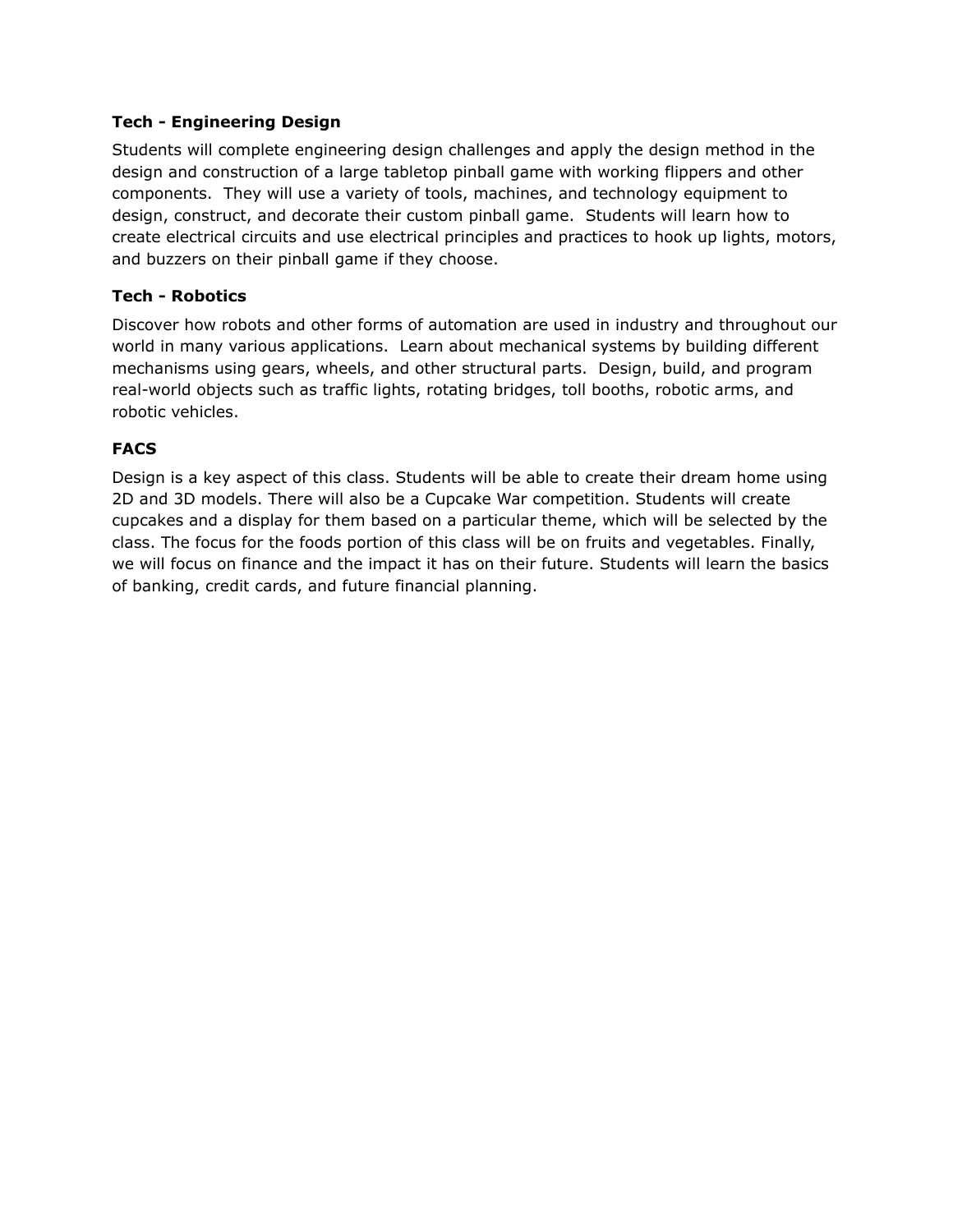## **Middle School Grading Scale**

Fall, 2021: District 196 Middle Schools

This revised grading scale has been set up as the default scale in Schoology and Campus for District 196 middle school teachers.

| <b>Class</b><br>Percent (%) | <b>Numeric</b><br><u>Range (%)</u> | <b>Schoology</b><br>View | Letter<br>Grade | <b>GPA</b><br><u>Value</u> |
|-----------------------------|------------------------------------|--------------------------|-----------------|----------------------------|
| $93 - 100$                  | $93 - 100$                         | A                        | A               | 4.0                        |
| $90 - 92$                   | $90 - 92.9$                        | A-                       | A-              | 3.667                      |
| $87 - 89$                   | $87 - 89.9$                        | B+                       | B+              | 3.333                      |
| $83 - 86$                   | $83 - 86.9$                        | B                        | B               | 3.0                        |
| $80 - 82$                   | $80 - 82.9$                        | B-                       | B-              | 2.667                      |
| $77 - 79$                   | $77 - 79.9$                        | $C+$                     | $C+$            | 2.333                      |
| $73 - 76$                   | $73 - 76.9$                        | C                        | C               | 2.0                        |
| $70 - 72$                   | $70 - 72.9$                        | $C-$                     | $C-$            | 1.667                      |
| $60 - 69$                   | $60 - 69.9$                        | P                        | P               | 1.0 (Passing Grade)        |
| Below 60                    | $0 - 59.9$                         | ΝG                       | ΝG              | 0.0 (No Grade)             |

**Note:** Schoology and Campus letter grades are aligned

**Note:** Students will receive grades for 1st, 2nd, and 3rd trimesters. There will not be "full year" grades. A full year course will receive three, separate trimester grades. One trimester courses will receive a single trimester grade.

This grading scale does not "round up" using decimal places. For example, to earn an "A" a student must attain a percentage that is fully at 93% or above: i.e. 92.5 thru 92.9 are not rounded up to 93.

Individual grading items receive scores. Students with any percentage below 70% as an overall grade for any class will see an "P" grade in Schoology to indicate "passing" the class.

A class percentage below 60% indicates there is/was insufficient data to determine if the student understood and/or mastered enough work to pass the course.

Student grading item scores, points, and overall class percentages should be seen and monitored day-to-day in Schoology. Campus is only used for generating report cards after the end of each trimester.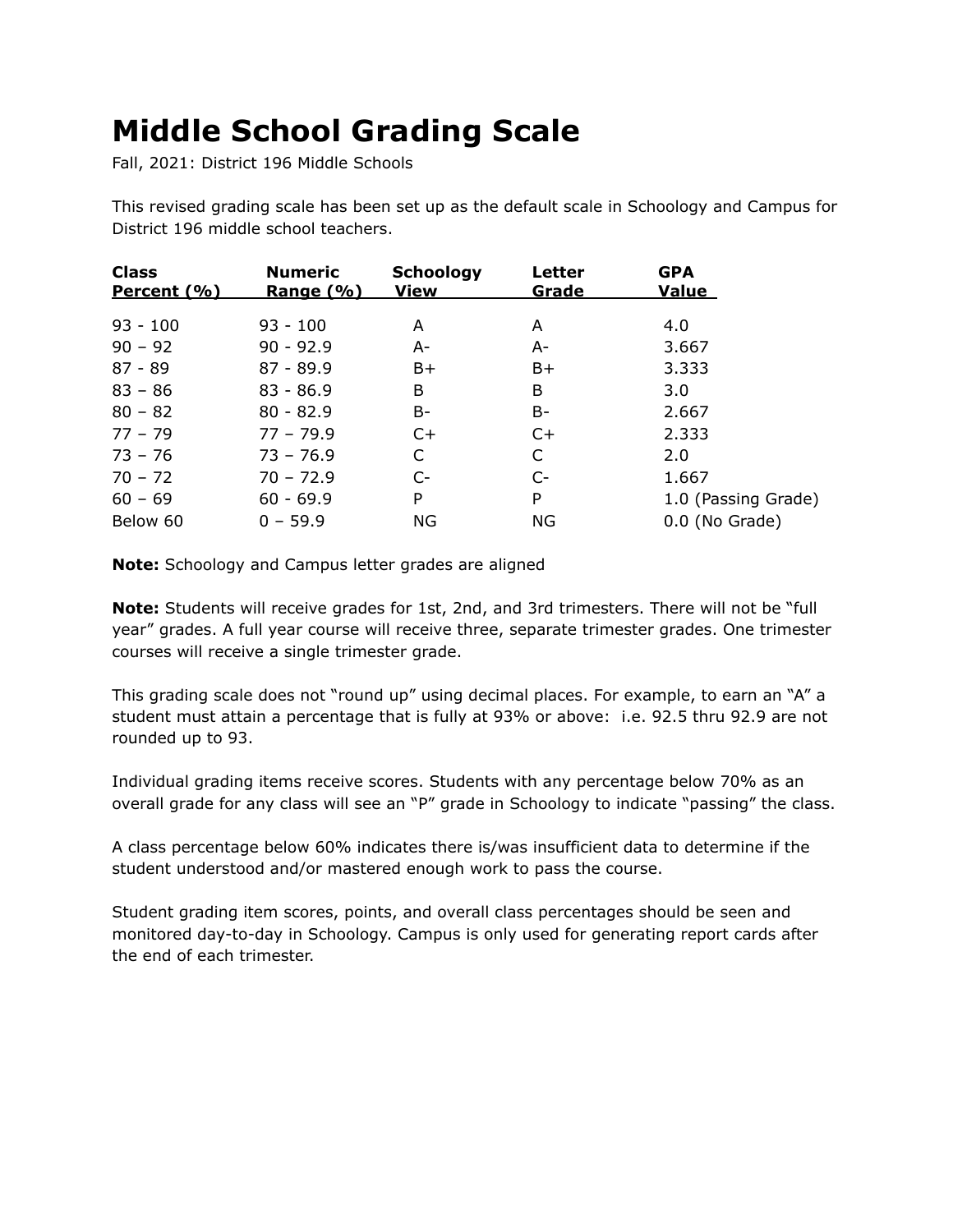

# **Student Handbook 2021-2022**

Black Hawk Middle School 1540 Deerwood Drive Eagan MN 55122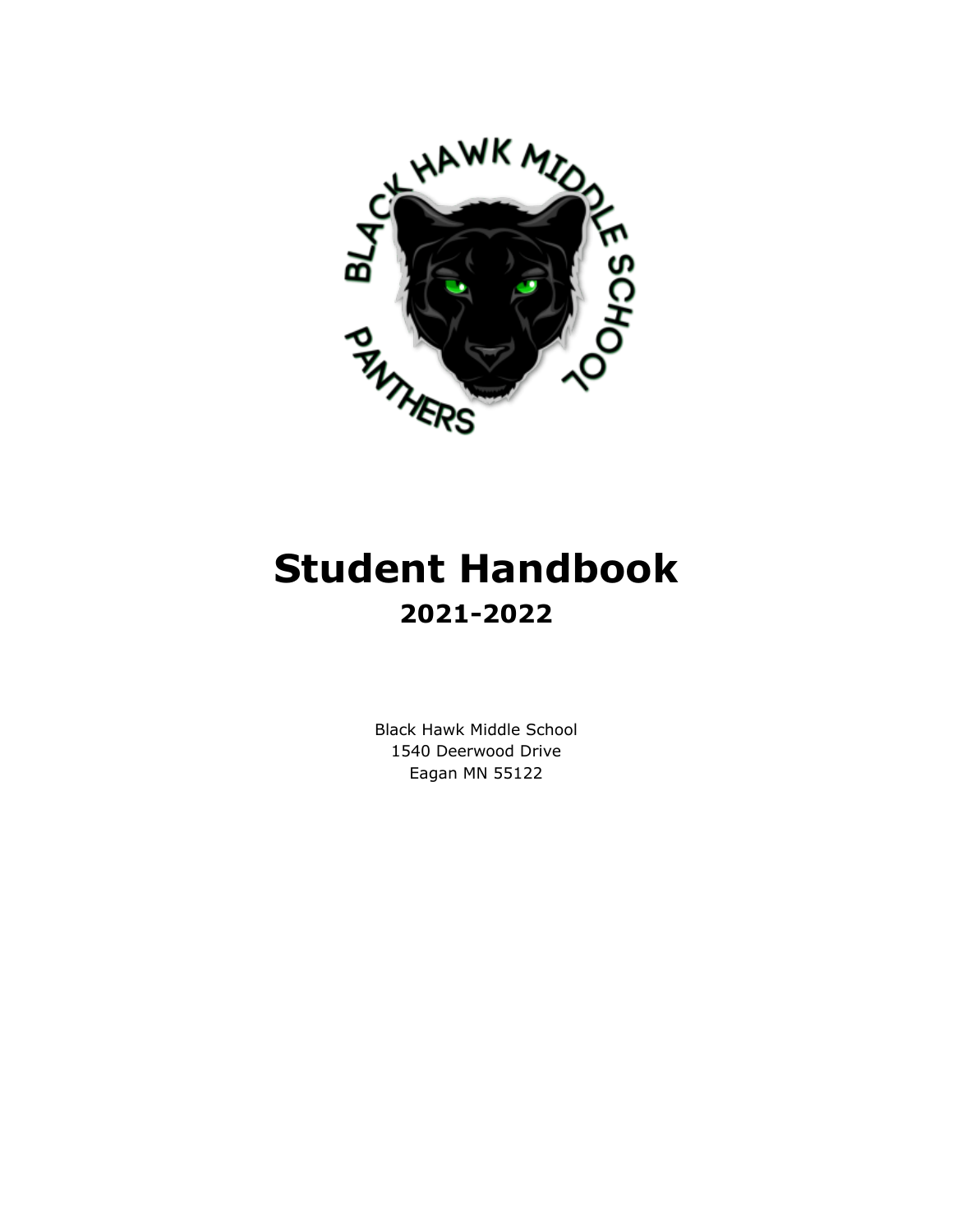## **Welcome to Black Hawk Middle School**

The informational handbook is for the student and parent to become more familiar with the school and our procedures.

Our goal at Black Hawk Middle School is designed to promote the intellectual and emotional growth of young adolescents. Each student is encouraged to take advantage of the wide variety of curricular and co-curricular opportunities available. The staff is committed to helping every student develop their talents and explore new areas of interest.

We will be communicating with parents throughout the year and invite parent involvement. Please let us know if you have questions or input. You can reach the main office at 651-683-8521

## **Black Hawk Staff and Administration**

**7:20 Teacher day begins.** Students must make arrangements and provide a written pass to meet and work with teachers in their area during this time. Students are not allowed to be dropped off before 7:30 a.m. Students may enter the classroom area at 8:00 a.m. Bus students should come directly into the building upon arrival to school. No students are to leave the school grounds once they have arrived.

**8:18 Warning bell rings.** Students should proceed to their homeroom immediately.

**8:20 Panther Time (homeroom) begins.** Students must report on time and remain there for the entire time period. Attendance is taken and daily announcements are read during this time.

## **8:20 to 3:10 Regular school day**

**3:10 School is dismissed.** After-school activities begin. All students not under direct supervision of a teacher, coach, or other staff member are to be out of the building and on their way home. Students are not permitted to be in or around Deerwood Elementary School. Activity buses are to be used only by those students under the supervision of a staff member.

## **4:45 After-school activities end**

Parents are responsible for picking up students by 5 p.m.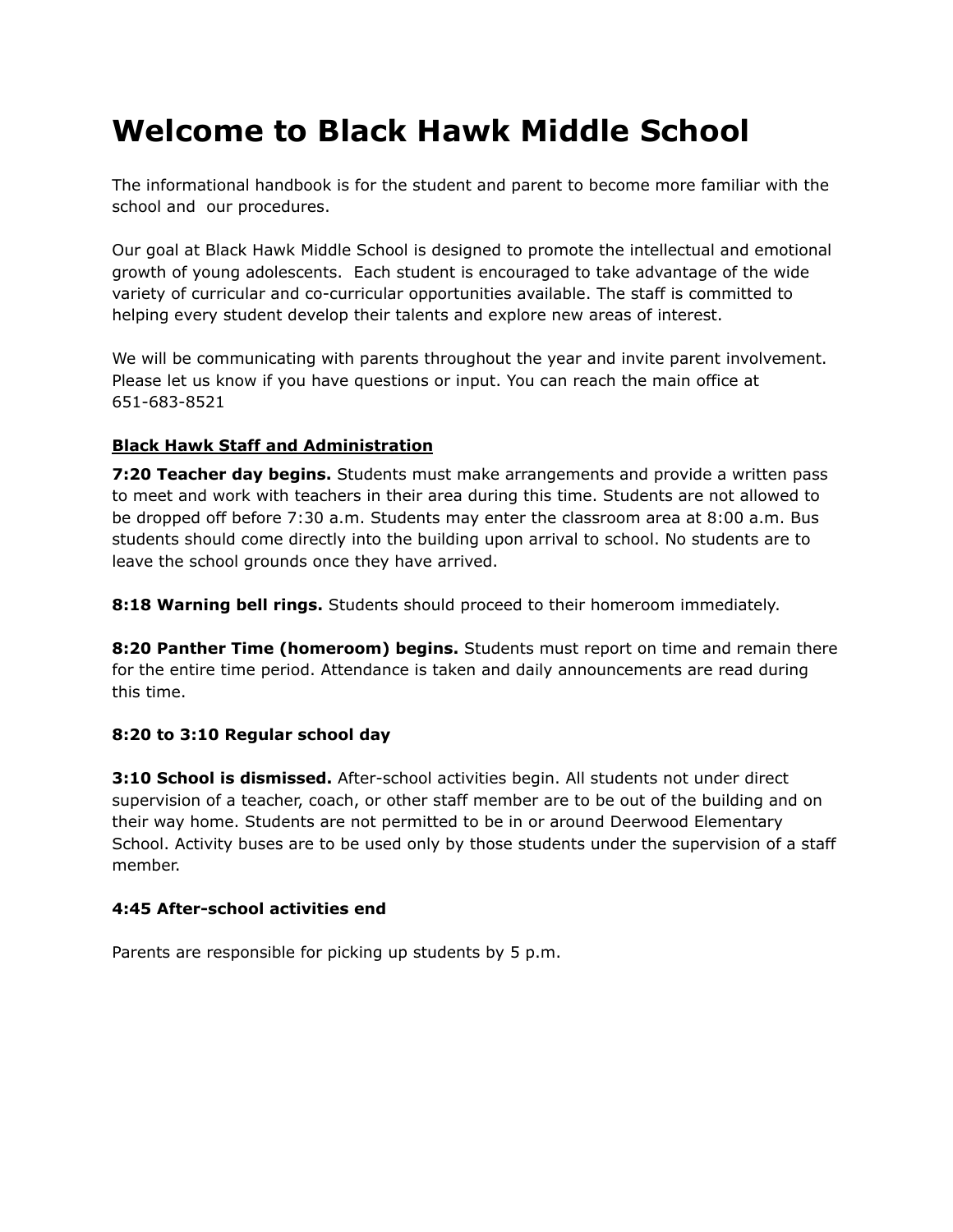## **Educational Equity**

Black Hawk Middle School stands together and is committed to a safe space and educational equity for all students.

## **The Black Hawk Way**

We will treat everyone with respect. We will not bully others. We will include students who feel left out. If we see bullying we will do something and tell an adult. We will not hurt others.

## **School Security and Safety**

## **To insure the safety of students, staff and visitors, Black Hawk has implemented the following security and safety measures:**

- All employees wear identification badges;
- Black Hawk has a building wide supervision plan in place;
- All doors will remain locked during the school day, except the main entrance near the office.
- All visitors must sign in at the main office and display a visitor's tag while in the building;
- All visitors must check in at the main office;
- Parents who wish to bring lunch and eat with their son/daughter or visit a classroom must have approval from the administration one day in advance. As a result of food allergies and/or security reasons, we would prefer that the parents eat lunch with their children in the office conference room;
- Visitors will not audiotape, videotape or take photographs during their visit without prior permission.
- All students and staff are trained in emergency procedures that include lockdown, evacuation and fire drills.
- Video cameras are placed in the school and buses as a safety measure and to aid in the investigation of misbehaviors.
- Black Hawk works closely with the local police and fire departments to form an effective response team in the event of an emergency. Black Hawk has a school resource officer in partnership with the Eagan Police Department.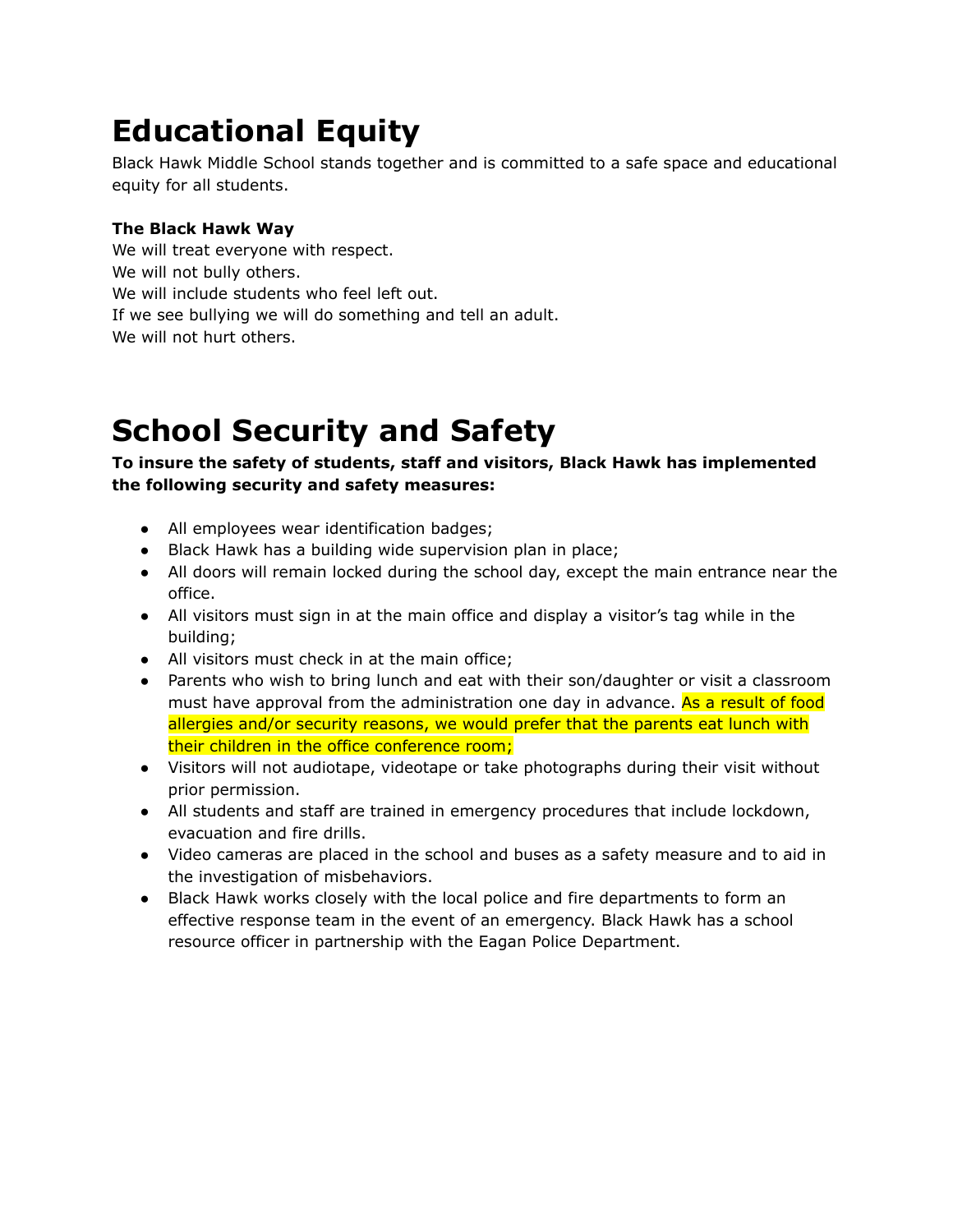## **Academic Program at BHMS**

The daily schedule for every student at Black Hawk consists of six periods.

## **GRADE 6**

- 1. English
- 2. American Studies 6
- 3. Mathematics
- 4. Science
- 5. Reading
- 6. Art/Industrial Technology/Family and Consumer Science
- 7. Phy Ed/Health (meets every other day)
- 8. Choir, Band

## **GRADE 7**

- 1. English
- 2. American Studies 7
- 3. Mathematics
- 4. Science
- 5. Communications (meets every other day)
- 6. Electives Art/Industrial Technology/Family and Consumer Science
- 7. Phy Ed/Health (meets every other day)
- 8. Electives: Choir, Band, Spanish

## **GRADE 8**

- 1. English
- 2. Global Studies 8
- 3. Mathematics
- 4. Science
- 5. Communications (meets every other day)
- 6. Electives Art/Industrial Technology/Family and Consumer Science
- 7. Phy Ed/Health (meets every other day)
- 8. Electives: Choir, Band, Spanish (meet every other day)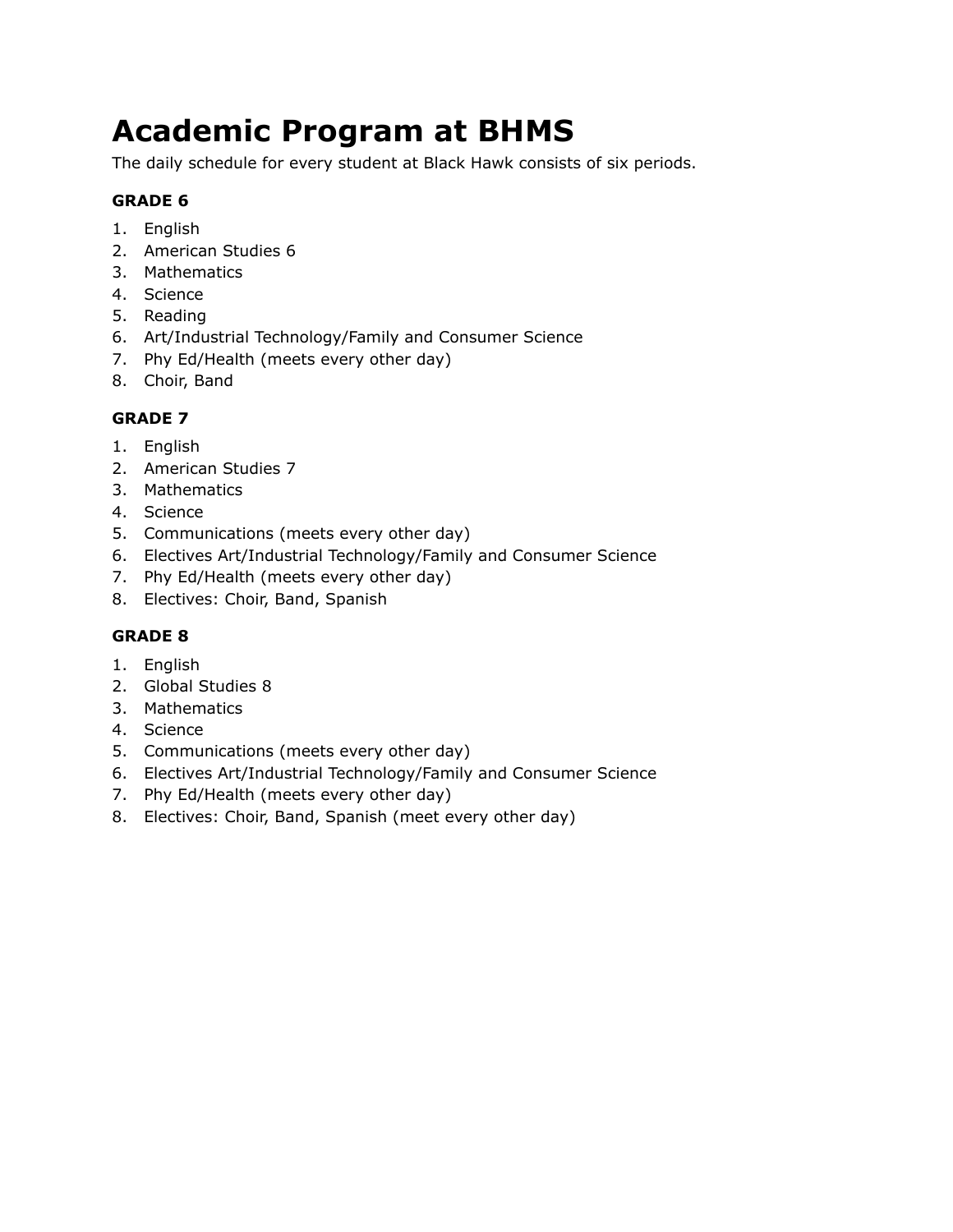#### **MID-TERM PROGRESS REPORTS**

Progress reports will not be sent home with students. Parents can access student progress online with Campus Parent Portal and Schoology

#### **REPORT CARDS**

Report cards are now viewed online within Campus Parent Portal. They can be accessed one week after the end of the trimester.

Trimester 1: November 26th

Trimester 2: March 5th

Trimester 3: June 10th

If you have not viewed your child's report card or do not have access to Campus Parent Portal, please call (651) 683-8521. Student led conferences will be held as noted in the schedule of events on the calendar. Panther Time teachers schedule and facilitate these conferences

## **REGISTRATION - SCHEDULE CHANGE**

All student programming is done in accordance with individual registrations completed in the spring and in the fall pre-school registration. In some cases, changes are necessary. In most cases, however, students are placed in the courses as best as possible.

#### **Drop/Add Process**

We will consider parent requests in a case by case manner during the first 2 weeks of the trimester. We may grant the request if there is a section that has available seats and is not full. We would be up front with the parent about the potential need to change more than the elective if the smaller classes are meeting sometime differently during the day. It may drastically change the student schedule. Content classes may have to be moved to make the elective change.

If a change request is made by the parent, we would ask the parent to talk with the teacher first to explain the situation and give the teacher an opportunity to address concerns. We typically would not consider a request to change teachers.

Deep into the trimester we would ask that the student finish the year in the elective class they have chosen, due to the staffing of sections based on what elective students choose.

## **ATTENDANCE**

## **EXCUSED ABSENCES**

Minnesota law requires school attendance until age 18. Excused absences are illness, serious illness or death in the family, home emergencies, and other types if excused in advance.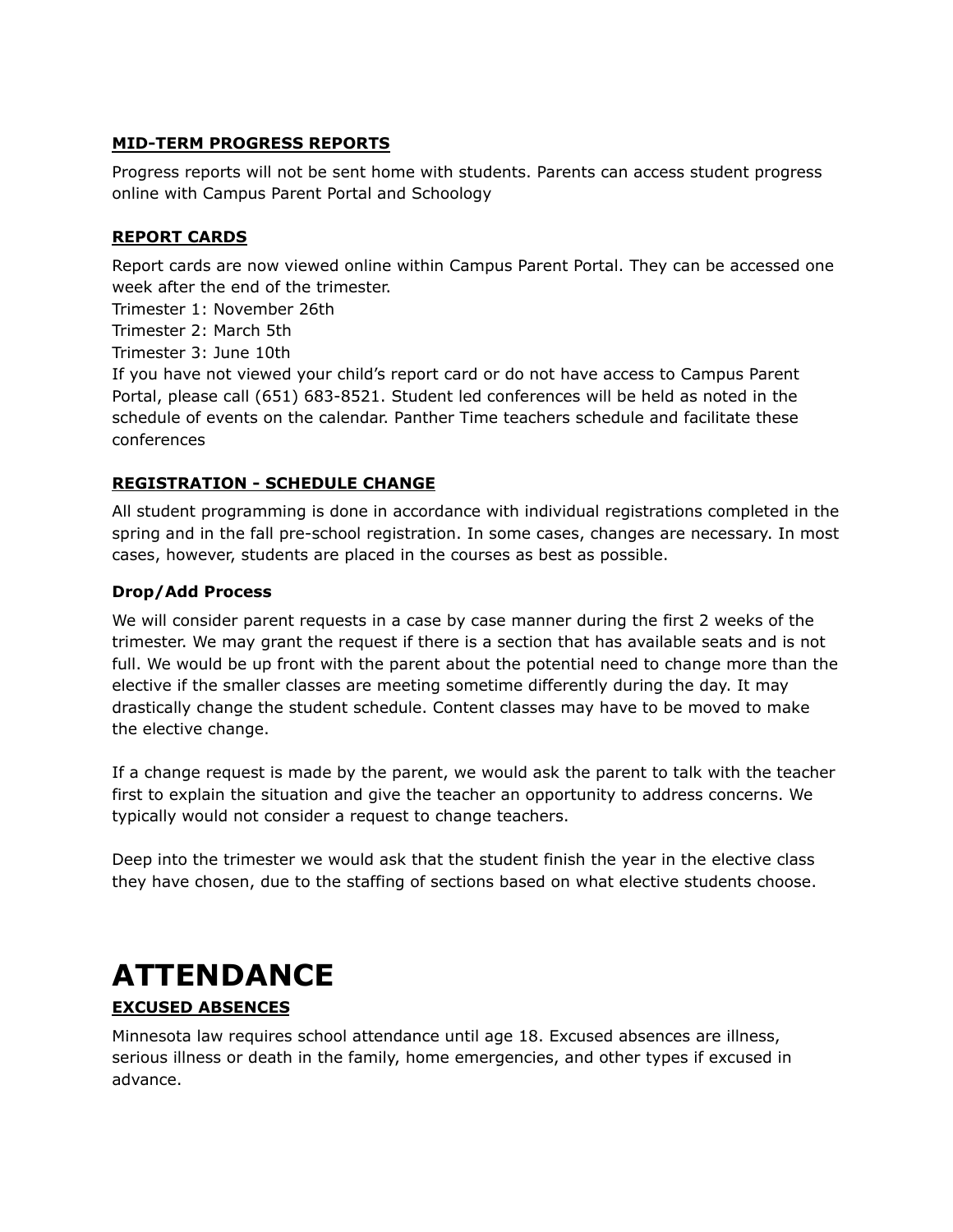1. A parent or guardian should call the attendance secretary at Black Hawk Middle at (651) 683-6969 ext. 85500, to report an absence for that day.

2. When the student returns, please send a note to give to the attendance secretary in the office prior to the start of school. The student will then be given a "Permit or Admit to Class."

## **UNEXCUSED ABSENCES**

An absence is classified as unexcused when the reason for the absence is unacceptable to school authorities. These absences may be incurred with or without the knowledge of the parent or guardian and may carry disciplinary action. Examples of unexcused absences are oversleeping, missing the bus, traffic and skipping.

## **ADVANCED EXCUSE ABSENCE**

Arrangements are to be made in advance for family vacations of one day or several weeks. Students should see the attendance secretary. Parents and students can access the teacher website for make-up work. At a minimum, students are allowed two cycle days to complete and turn in class related make up assignments.

## **TARDINESS**

Students arriving at school after 8:00 a.m. should check in at the main office before going to homebase or class. Students not in class by the 8:00 am bell will be marked tardy. Excessive tardiness will result in disciplinary consequences such as detention or a truancy referral to Dakota County Truancy System.

## **UNEXCUSED TARDINESS**

An unexcused tardy is when a student is tardy to school for reasons not acceptable to school authorities. The following are examples of unexcused tardiness: oversleeping, missing the bus, traffic and being late to homebase.

## **TRUANCY**

Cases of suspected truancy (skipping all or part of the school day) are handled by the administration and school counselors. Parents will be notified as soon as possible if their child is truant. Cases of habitual or extended periods of truancy will involve the Dakota County Truancy System.

#### **WITHDRAWING FROM SCHOOL**

Report to the office one-week prior to moving to obtain a withdrawal card. Students should see that all school materials are returned and all personal items are removed from assigned lockers.

#### **LEAVING SCHOOL DURING THE DAY**

Permission to leave school during the day must be obtained from the attendance secretary. A written note or phone call from a parent or guardian stating the reasons for leaving is necessary. All students must sign out at the attendance secretary's desk. Parents or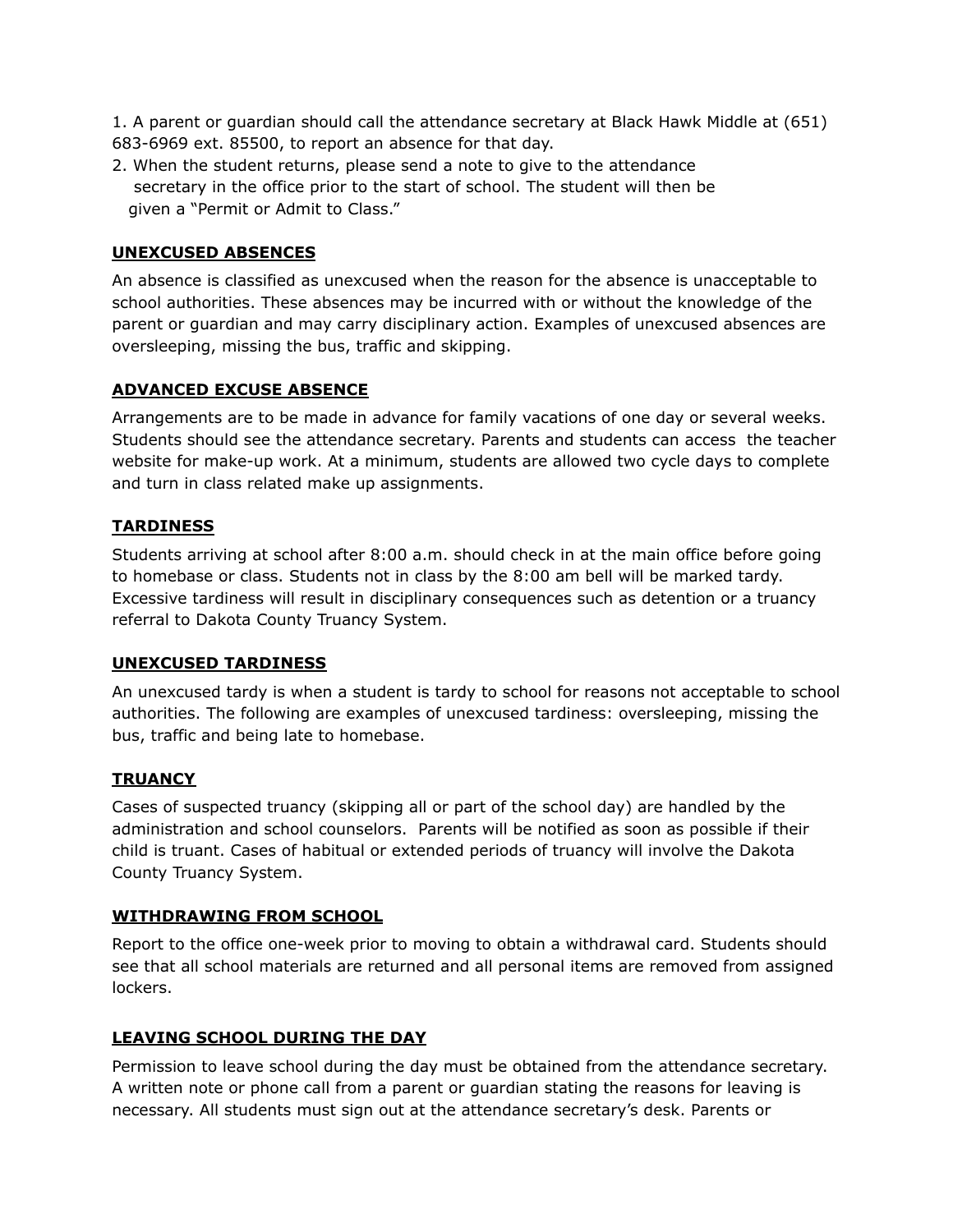authorized persons are asked to come to the office to sign students out before picking them up.

## **IMPROVING STUDENT ATTENDANCE**

The Student Assistance Team and Administration of BHMS will work with parents in trying to improve the attendance patterns of students who have excessive absences. Sometimes a student's absentee pattern is an indication of other problems, either at home or at school. These problems are sometimes difficult to sort out and we may need assistance to deal with these situations. Other times, a student may have genuine physical concerns, and occasionally a student may have a combination of the two problems. Many times, students are unaware of their excessive absence patterns. The counselors and administration will work with individual students and parents if attendance problems develop.

## **GENERAL INFORMATION**

## **AFTER HOURS**

Students are to leave the building immediately unless under the direct supervision of an instructor. Students are not to walk through Deerwood Elementary School on their way to or from school. Students may be requested to stay after school for make-up work and extra help. Parents will be notified if a student is to remain after school. Parents are responsible for picking up students.

#### **SPECTATOR POLICY**

Sixth grade students may not attend after school sports events without their parents present. Seventh and eighth grade students must demonstrate proper behavior at an after school event or will be asked to leave. The school reserves the right to trespass a student who is not following appropriate behavior.

## **BOOKS AND WORKBOOKS**

The district furnishes required textbooks and student ipads. Students are responsible for their books/ipads and will be asked to pay for lost or damaged items.

#### **BUILDINGS AND GROUNDS**

This school belongs to Black Hawk students and the school community. The appearance of the school is a responsibility shared by all. Please do your part to maintain the appearance of the building and grounds. We ask that you use the sidewalks going to and from school and respect the private property of the residents on the way to and from school.

#### **CHANGE OF ADDRESS**

If you change your address, email and/or telephone number during the school year, please report these changes to the building secretary or attendance secretary.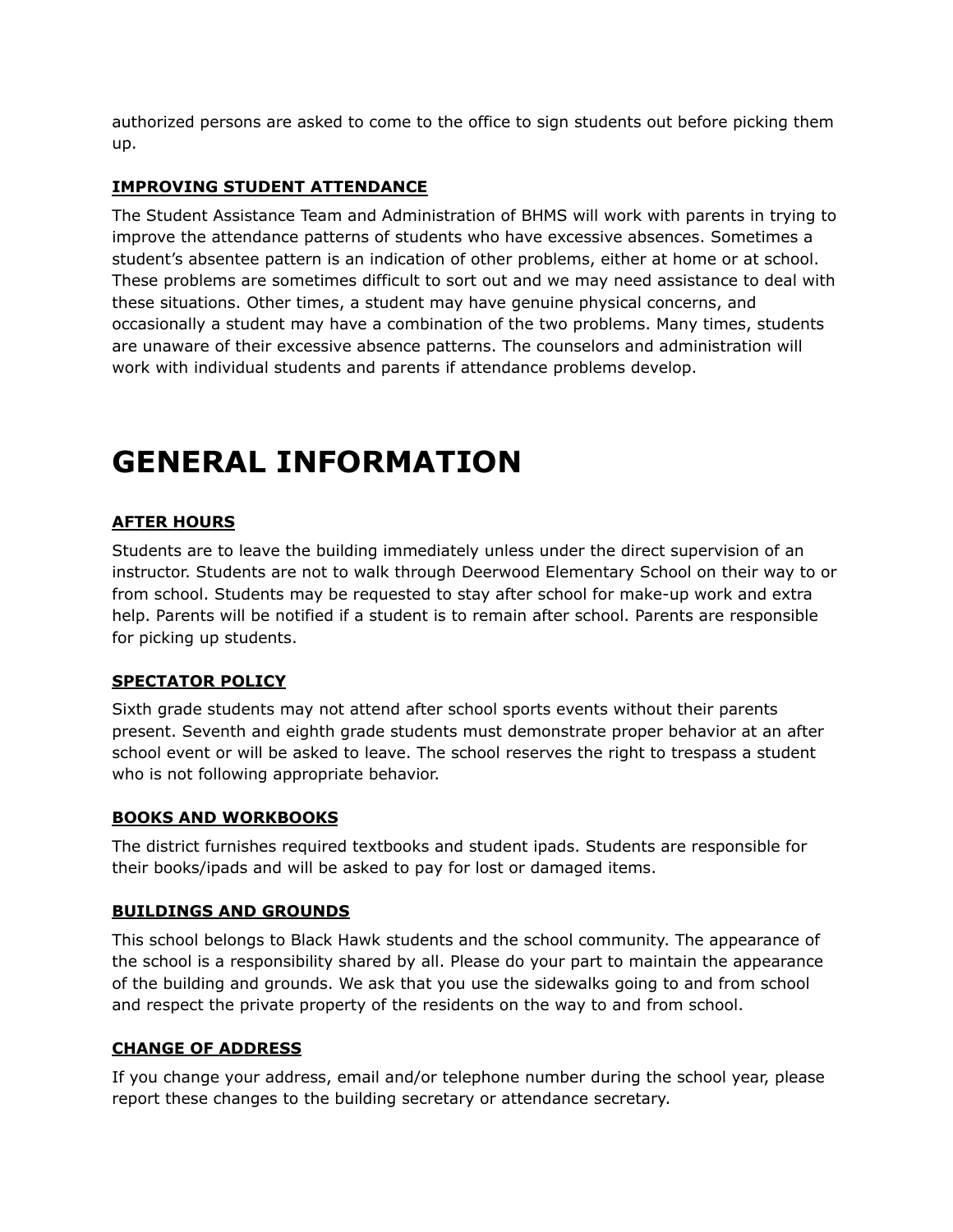## **DATA PRIVACY**

Certain student information has been classified as directory, or public information. If you do not want this info disclosed, please contact the main office.

## **DAILY BULLETINS**

A daily bulletin of events and announcements is prepared in the office and read each morning during homeroom.

## **DEVELOPMENTAL PSYCHOLOGY**

Our sixth grade students work weekly during our morning panther time with seniors from Eagan and Eastview in a district mentoring program that focuses on positive decision making and positive leadership. The district program is supervised by Black Hawk teachers as well as high school teachers from Eagan and Eastview.

## **LOCK DOWN, FIRE DRILLS AND SEVERE WEATHER DRILLS**

Emergency drills are held throughout the year. Instructors will explain the evacuation plan or shelter plan in each class. During fire drills, move quietly and orderly out of the building. Your instructors will accompany your exit from the building. They will instruct you to move away from the building to a safe area. During severe weather drills or lock down, move quietly and orderly to the designated shelter area. Your instructors will show you how to sit to help avoid serious injury. If you are outside, your instructor will select a shelter area. Emergency exit and shelter maps are posted in all classrooms.

## **CAMPUS PARENT PORTAL - ONLINE PARENT ACCESS TO STUDENT GRADES**

Black Hawk Middle School has always strived to improve communication between the school and parents while enhancing our partnership with parents. With available technology, Campus Parent Portal will be used for the school year. This web-based system will allow parents to go online and access information about their child's academic performance. Parents must complete the parent acceptable use policy and activate their account. Parent access will begin in late September and continue for the remainder of the school year.

## **GRADES**

Grading is done on a letter basis: A, B, C, D, P (Pass) and NG (No Grade). Each subject area has grading criteria. Grades will be as objective as possible, however, factors as ability, sincerity, and participation in class are considered. Teachers will make a reasonable attempt to contact and inform parents of low performance, however, daily parental supervision of homework assignments and class progress is encouraged. Parents are encouraged to use Campus Parent Portal to check grades and access report cards. Midterm Reports and report cards are no longer sent to parents.

## **HEALTH SERVICES**

The nurse's office is located in the main office area. Office hours are 7:00 a.m. to 3:30 p.m. Our nurse helps students who have become ill or injured or have other medical problems.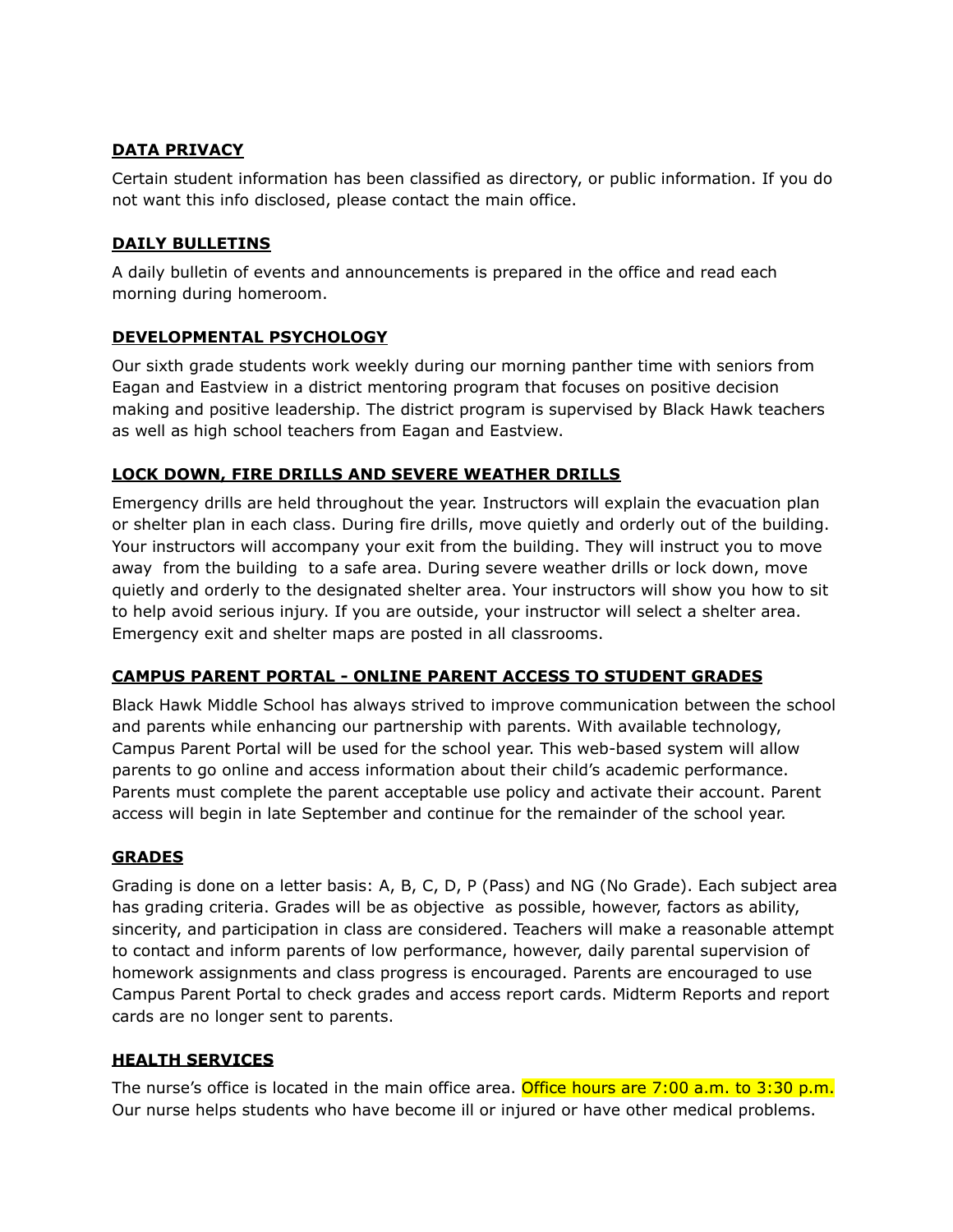Students must obtain a pass from their classroom teacher before reporting to the nurse's office. This applies to all students except for an emergency. The school nurse will assess the student and call home if necessary. We discourage students from contacting parents directly and prefer students to visit the nurse first before using cell phones to contact parents/guardians. Please make sure you update your emergency contact information each school year.

All medications brought to school must be administered by the school nurse. No medications should be kept in the student's possession. A note from a parent/guardian must accompany all medications giving the nurse permission to administer medications. A doctor's note is required for all medications prescribed longer than 2 weeks.

Guidelines on keeping your ill child home, immunization requirements, health screenings, forms for medications and procedures and health plans can be found on our District website (www.district196.org). Click "Student Services", then "Health Services".

## **HOME-BOUND INSTRUCTION**

If it should become necessary for a student to be absent from school for an extended period because of a serious illness or accident, arrangements can be made to provide instruction at home. It is the responsibility of the parent to call the school and ask that such provision be made. Fifteen consecutive days of absence is a requirement for this service. Instruction may begin before the fifteen days if there is reason to believe the absence will extend this long.

## **MEDIA CENTER**

Anyone desiring to use the facilities has the opportunity to do so. It is a place to study and to seek out information. Materials are never to be taken from the Media Center without first checking them out. Encyclopedias and other reference books may be checked out on an overnight basis.

The library is an extended classroom with the same expectation of respect and behavior. Books are checked out for two weeks. Reference books are checked out overnight. Overdue notices are distributed regularly. No check-outs with an overdue. Student ID cards are kept in school to facilitate checkout. Replacement cards made for \$5.00.Bills are sent to parents if overdue for four weeks. Refunds are made if returned in good condition. Books must be checked out before leaving the library. Students may not use their card to check out for other students.

## **LOST AND FOUND**

All items will be stored near the main office. Please check with the office for lost items. At the end of each trimester, unclaimed clothing items will be donated.

## **LOCKERS**

Lockers remain the property of the school and are subject to search any time by school authorities. Locker searches may be conducted during the course of an investigation into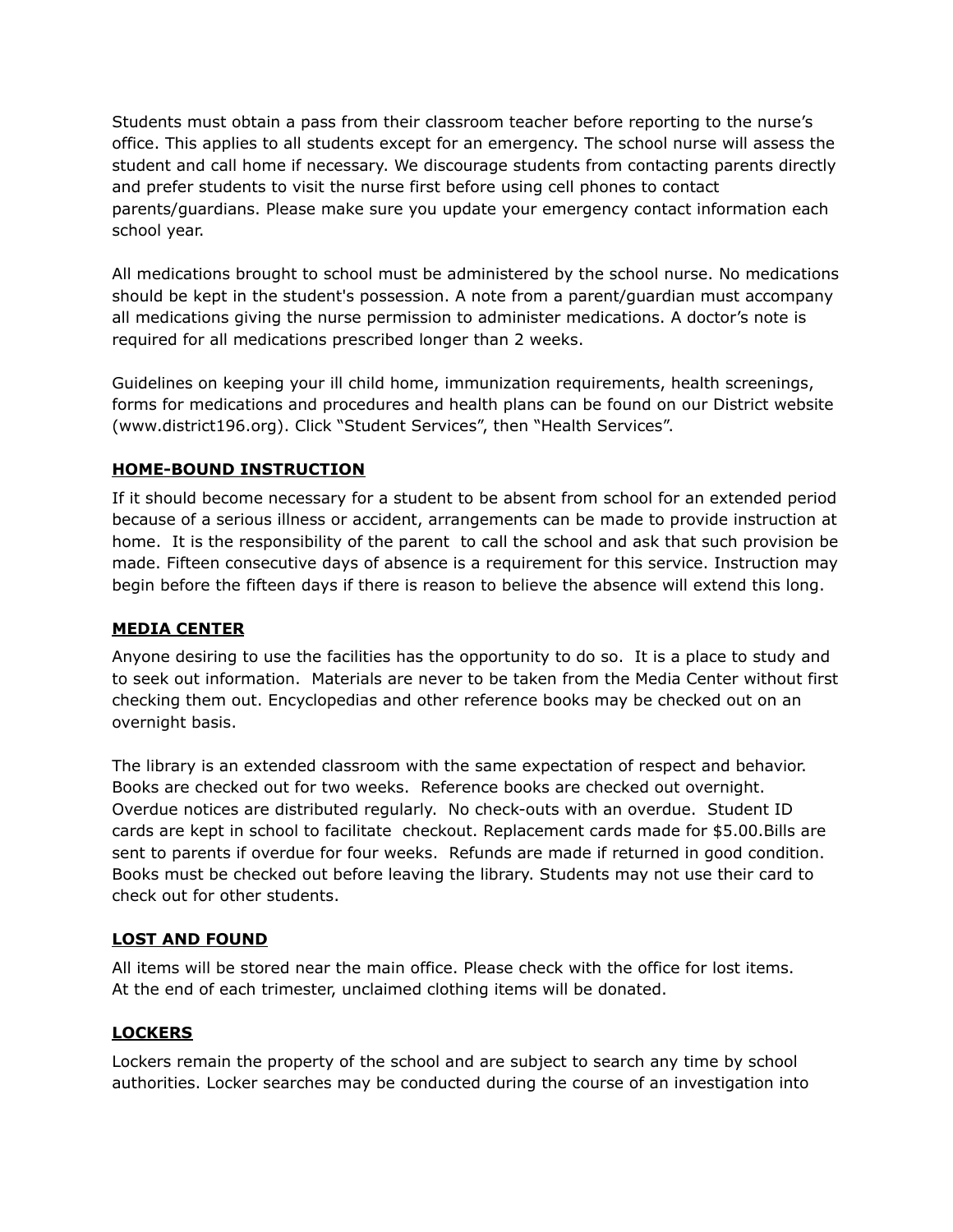possible school rule violations. Students may or may not be notified prior to the search.Students should not share lockers or the locker combination.

To prevent students from breaking into lockers it is essential that students do not share lockers or the combination with others. Please be sure the door is closed and the dial turned each time after the locker is used. Lockers are assigned for storage of school books, note books, physical education clothing, backpacks, and coats only. Never leave money, electronic devices, or any valuable item in a locker.

No one should be in the locker area without a pass after class begins. All students should help keep locker areas neat and clean. All discarded materials should be deposited in proper receptacles.

## **NO SELLING OF CANDY OR COLLECTIBLES**

There is to be no sale of candy, fundraiser items, or collectibles other than those approved by the Black Hawk School administration.

## **LUNCH PROGRAM**

## **Black Hawk Kitchen (651) 683-6812**

## **Secondary School Lunch Prices:**

A wide variety of foods are available daily in the school cafeteria. The school lunch program provides nutritious, low-cost meal selections. Parents must sign an agreement for their son/daughter not to purchase ala Carte items.

Independent School District 196 uses a computerized system for the payment of school meals. Every student is assigned an identification card. This card must be used to receive the student rate for school meals. Students may deposit pre-payments into their lunch account or pay cash in the lunch line daily. Parents or guardians may authorize students to use the lunch account to purchase ala Carte items.

## **CAFETERIA CONDUCT**

## **A few hints to make meal time more enjoyable for you and your classmates:**

- Use good eating manners. Keep your area clean.
- Talk quietly with classmates. Don't shout.
- Clear the table and properly dispose of materials in the provided containers.
- Running, shoving, or crowding is prohibited.
- Different menus are served in different lines. Signs will notify which line is for which menu.
- Students who abuse lunchroom rules and regulations will be assigned to eat in an area supervised by a member of the staff.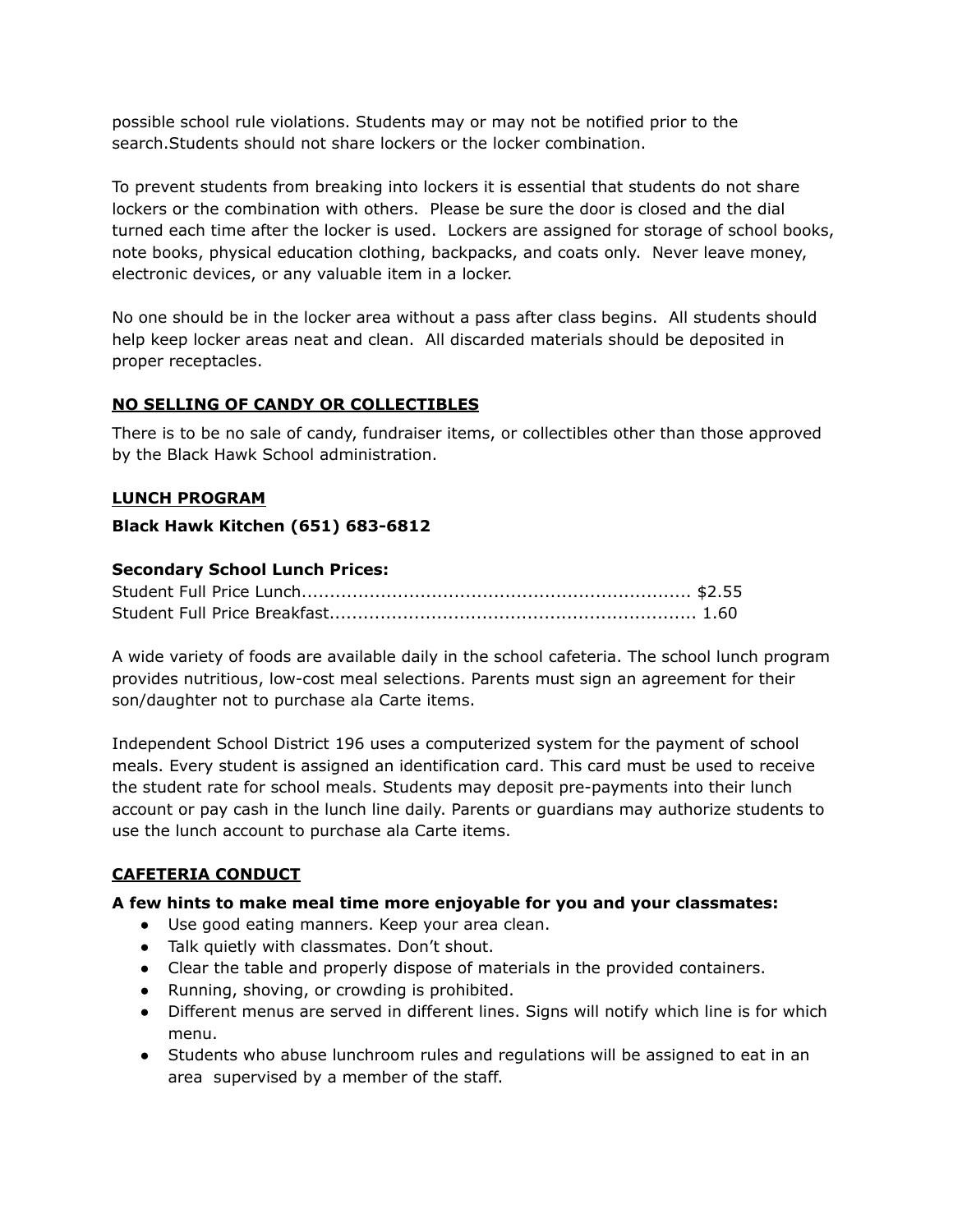● Please seat yourselves in areas directed to you by staff members. Once seated, remain at the seat until you finish your lunch. Cafeteria supervisors will dismiss tables at the end of the lunch period.

## **PHYSICAL EDUCATION**

Students are asked to change for PE The student must present a physician certificate in order to be excused from physical education for any extended period of time. If a student is to be excused from a physical education class for a day, the student must bring a note from a parent and have it signed by the nurse.

The physical education area (pool, gymnasium, and locker rooms) is an area where we can have great fun and physical activity while learning basic performance and life skills. It is, however, also a potentially dangerous area when incorrectly or unsupervised.

Because of potential problems in these areas, we have found that by following a few simple rules these areas can be safe and exciting learning stations:

- Students are not to enter the physical education locker room area prior to school starting.
- Students are to be in the locker room only during their own physical education period or after school if they are in an athletic activity.
- Students are not to be in the gym or in the pool area without teacher supervision (this includes before and after school).
- Running on the pool deck, shower area, and locker room is prohibited

A swimsuit is necessary even when your child is not swimming because the pool is a popular and necessary rainy day alternative lesson plan. The Physical Education teachers will communicate when students need to bring a swimsuit or additional outdoor clothing.

## **PLEDGE OF ALLEGIANCE**

Each morning students have the opportunity to publicly recite the Pledge of Allegiance. Anyone not wishing to participate may respectfully abstain from participating.

## **HIV/AIDS**

District 196 teaches students human sexuality curriculum in health classes in seventh and eighth grade and HIV/AIDS prevention curriculum in health classes in eighth grade. If you would like specific information about what is taught in these areas to middle school students, please contact the school principal. Parents who are uncomfortable with the curriculum after talking with the principal may withhold their children from the class sessions in which these curricula are taught. Alternate lessons will be provided for students who are withheld from class at their parent's request.

## **SCHOOL CLOSING IN INCLEMENT WEATHER**

Please check the District website.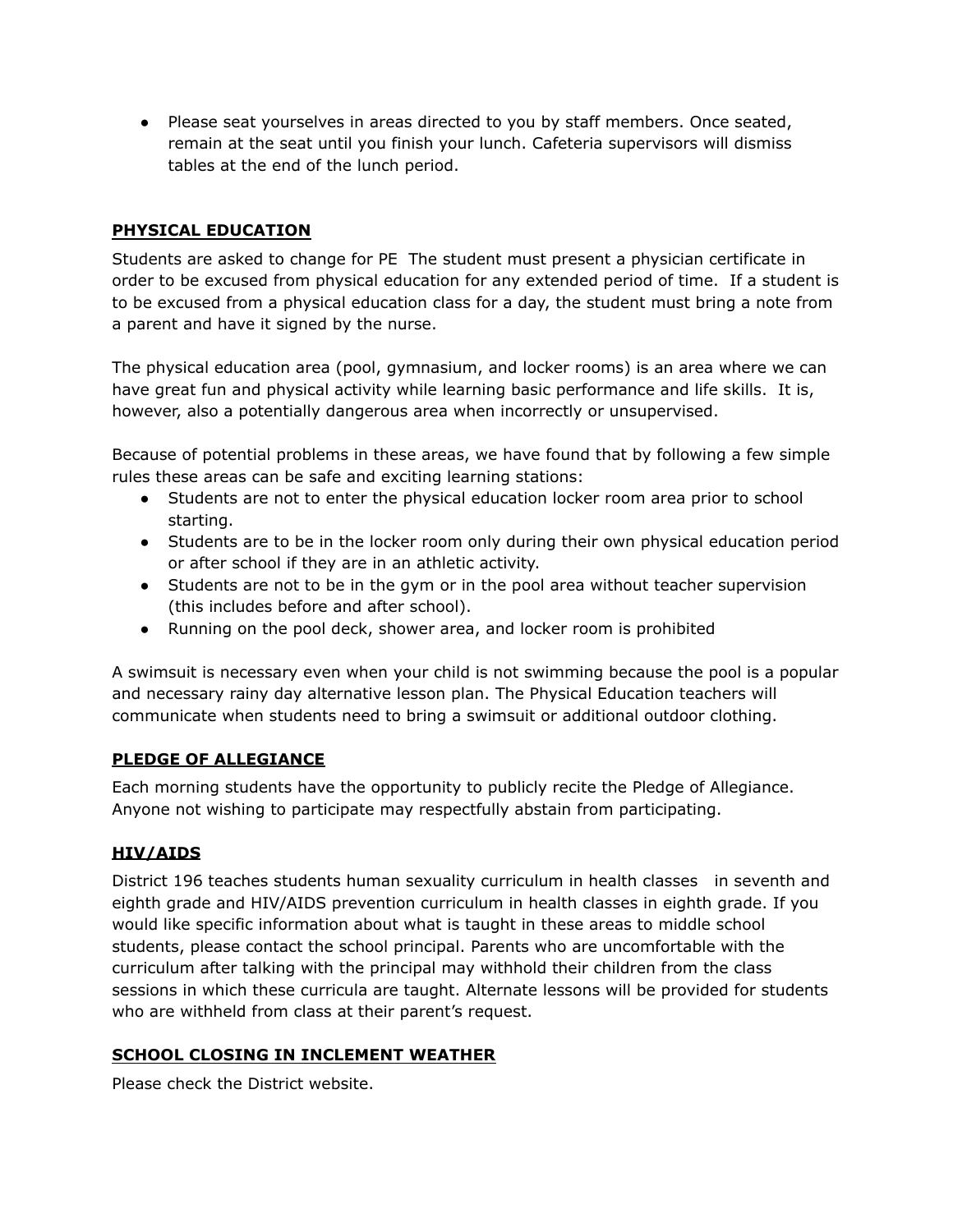## **STUDENT ACCIDENT INSURANCE**

The school district does not have insurance covering students. Parent's insurance programs are responsible for coverage.

## **Co-Curricular Activities**

**Activities Director - Mr. Smith**

## **ACTIVITY BUSES**

Students MUST arrange transportation for participation in after school activities.

## **ATHLETICS/FINE ARTS**

All 7th and 8th grade boys and girls are invited to take part in cocurricular activities. Physical examinations are required for athletic programs, permission slips signed by parents or guardians and all fees paid before a student is allowed to participate.

The regulations of the Minnesota State High School League will be followed. These rules promote sportsmanship and prohibit the use of drugs, alcohol, and tobacco. Students must be in attendance on the day of an activity to be eligible to participate in that activity.

## **ATHLETIC PARTICIPATION FEE**

The district requires a \$110 per sport student participation fee. All fees are paid online with the District Payment Plus system. Physicals must be on file with the school prior to completing the Payments Plus system. This fee will be non-refundable. The participation fee is required before participation in the first practice. There is a cap of \$385/year/student.

## **FINE ARTS PARTICIPATION FEE**

The district requires a \$44 per student participation fee. This fee will be assessed for Drama, Speech, Math Counts, Chess League and Math League. Students will not pay the drama fee until after auditions and performance rolls have been cast. All other fine arts activities and clubs will not be assessed a participation fee.

#### **INSURANCE**

**Fall**

Students wishing to participate in athletics should be covered by insurance provided by the parent(s). The school district does not have insurance for participants in the school athletic programs, any school activities, or for accidents that occur at school.

Boys Soccer Team Girls Soccer Team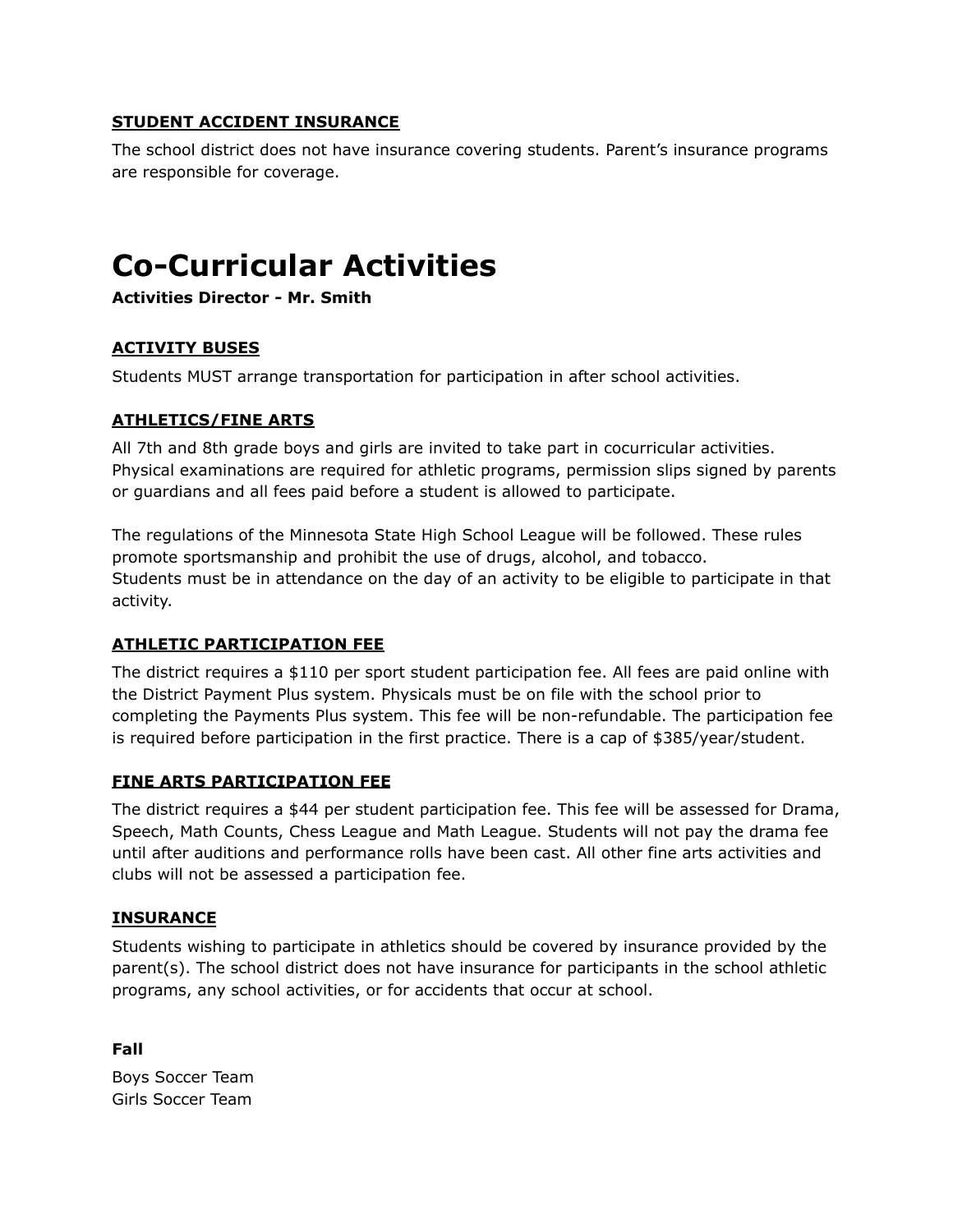Girls Tennis Team Volleyball Team Cross Country Team Drama Production

#### **Winter**

Gymnastics Team 7-12 Program Contact EVHS or EHS (register and pay at middle school) Nordic Skiing 7-12 Program Contact EVHS or EHS (register and pay at middle school) Downhill Ski Club Declam Wrestling Boys Basketball Team Girls Basketball Team Boys Swimming Team Girls Swimming Team

## **Spring**

Boys Tennis Team Boys Track Team Girls Track Team Drama Production Knowledge Master

Some of the activities are offered only if enough students are interested. 6th graders are eligible to participate in tennis, cross country and wrestling – however, they can participate in Speech, Drama, cross country, wrestling, boy/girl tennis and all club activities.

## **SPECTATOR POLICY**

Students are welcome and encouraged to attend school activities as spectators and Panther fans of school athletic games and fine arts productions such band concerts, choir concerts and plays.

School rules apply for student spectators during activities. Student spectators are asked to represent Black Hawk in a positive manner. Students attending activities must remain in the spectator area of the activity and not be in other areas of the building.

Sixth grade students must be accompanied by a parent when attending after school activities as fans and are not to remain after school to wait for an activity to begin. Seventh and eighth grade student spectators staying after school to watch an activity starting at or before 4:00 p.m. must remain in the lower entrance area near the locker rooms until 15 minutes prior to the start of the activity. All student spectators must leave school at dismissal time if attending any activities after 4:00 p.m.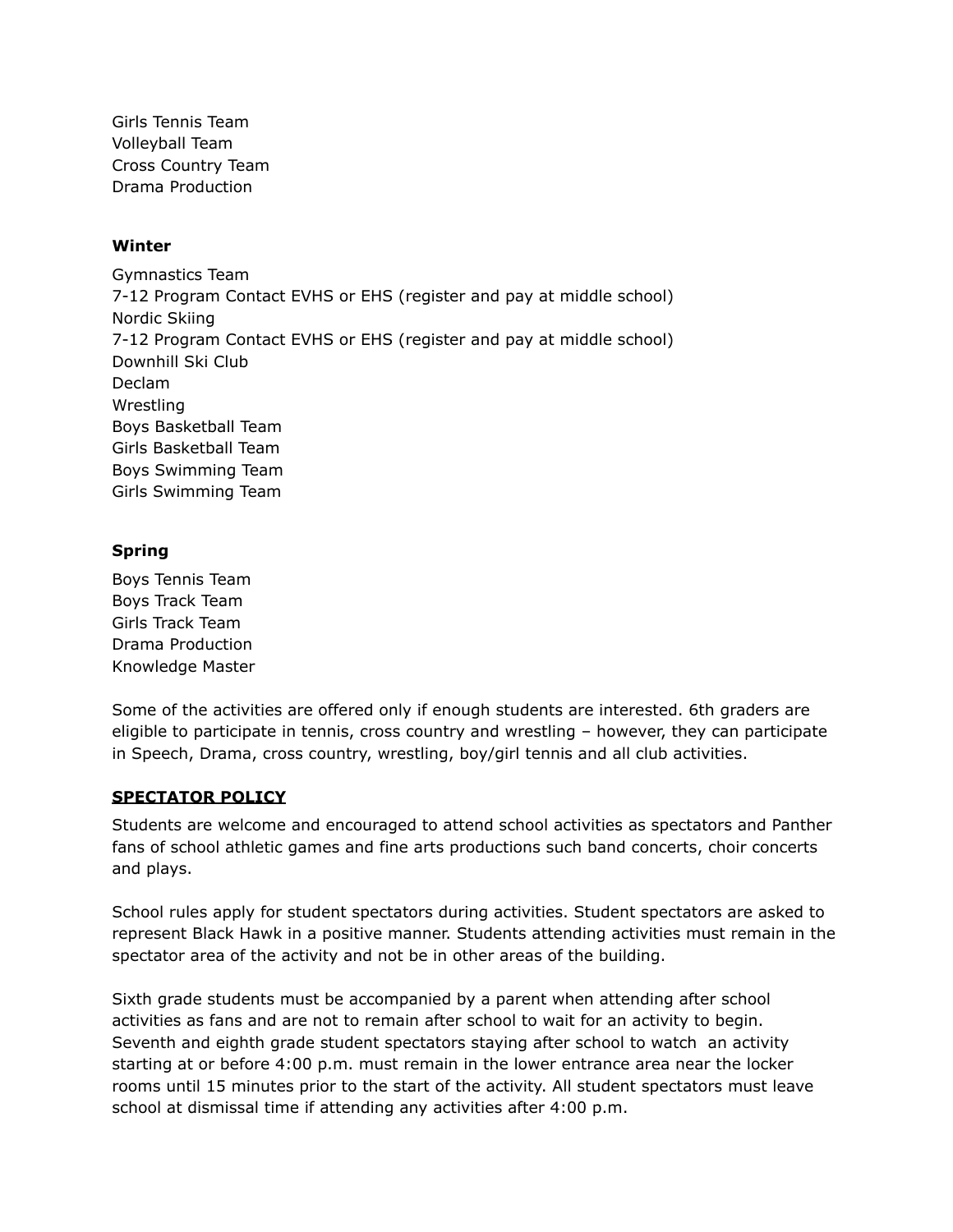Thank you to all Panther fans for supporting BHMS activities!

#### **Student Responsibility and Support**

Students are responsible for their own actions. All discipline will be handled on an individual basis according to District 196 Policy. The main goal in our school is education and safety. Black Hawk follows the district guidelines in responses to behavior and incorporates restorative practices into our approach to students. We welcome a partnership with parents.

Students: The best way to avoid such disciplinary consequences is to display a pleasant attitude, be kind and respect others and your school, do a good day's work and above all, be strong to be "your own person". You know what's right and wrong..make decisions that will help you to become a better school citizen and person. Make decisions you can be proud of at the close of each day.

#### **GENERAL CONDUCT RULES**

- Any photograph or movie of students or staff taken during the instructional day without consent of the principal will result in disciplinary action.
- Students are expected to treat all students and staff with respect.
- Students should have a pass to be outside of class during class time
- Appropriate hallway behavior is expected
- Gum chewing is not allowed.
- No open containers are allowed in lockers or locker bays except for water

## **SEXUAL HARASSMENT AND SEXUAL VIOLENCE**

Sexual harassment is a form of sex discrimination that violates the United States Civil Rights Act and the Minnesota Human Rights Act. Sexual violence is a physical act of aggression that includes a sexual act or sexual purpose. It is the policy of Independent School District 196 to maintain a learning and working environment free from sexual harassment and sexual violence.

It shall be a violation of this policy for any District 196 employee or student to harass an employee, student, visitor, or other person through conduct or communication of a sexual nature.

It shall be a violation of this policy for any District196 employee or student to be sexually violent to an employee, visitor, or other person. Put-downs and name calling relating to a secualnature (swearing, slang terms, etc.) are unacceptable and will not be tolerated. When reported, incidents will be investigated and parents will be contacted. If actions continue, suspension could result.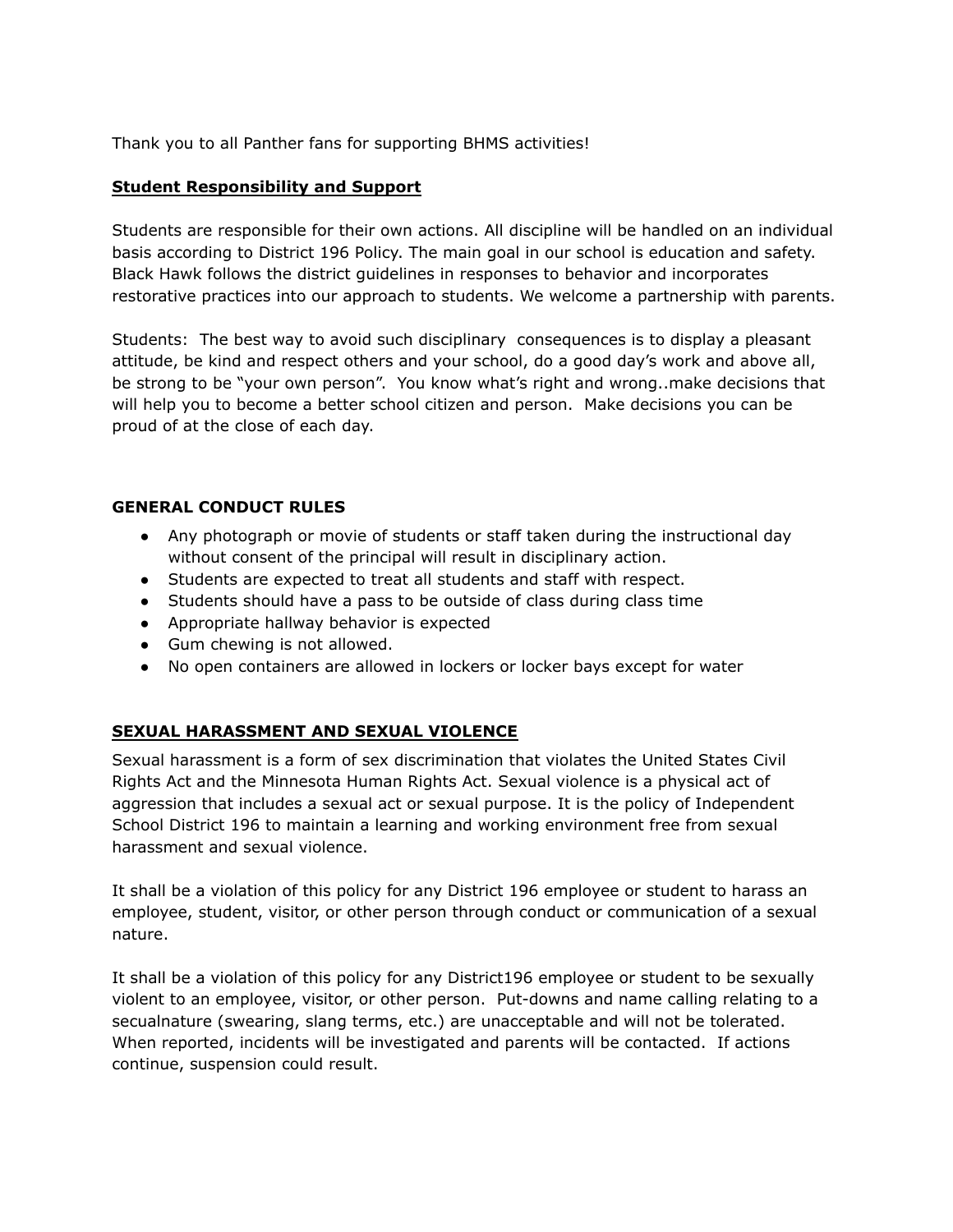#### **DISCRIMINATION**

Incidences reported relating to discrimination on the basis of race, color, national origin, credd, religion, sex, age, or disability will be investigaged in compliance with District 196 StudentRights and Responsibilities Policy and Regulations.

#### **NONDISCRIMINATION**

District 196 does not discriminate in employment or in any of its programs and activities, including vocational opportunities, on the basis of sex, race, religion, color, creeed, national origin, marital status, familial status,\* disability, status with regard to public assistance, secual orientation, membership or activity in a local human rights commission,\* age or genetic information.\* District 196 provides equal access to designated youth groups.

The Director of Human Resources, Tom Pederstuen, (651-423-7859) tom.pederstuen@district196.org) has been designated to respond to employment-related inquiries regarding he non-discrimination policies inlcuing Tite IX. The Director of Elementary Education, Sally Soliday (651-423-7782 - sally.soliday@district196.org) and the Director of Secondary Education, Michale Bolsoni (651-423-7712 michael.bolsoni@district196.org) have been designated to respond to student-related inquiries regarding the non-discrimination policies including Title !X. The Director of Special Education, Janet Fimmen (651-423-7620 janet.fimmen@district196.org) has been designated to respond to inquiries concerning the rights of a student with a disability. The mailing address for all directors is 3455 153rd Street W, Rosemount, MN 55068.

\*Asterisked categories are limited to employment-related discriminationand harassment.

## **DISCIPLINE POLICIES**

The Student Rights and Responsibilities handbook which students will receive during the first week of school in September includes a complete set of District #196 policies and regulations

## **WEAPONS**

Firearms are not allowed in school, whether loaded or unloaded. Any device or instrument designed as a weapon and capable of producing severe bodily harm is not allowed in school. Knives and look-alike guns are also considered to be weapons and will be dealt with accordingly. The result will be confiscation of the weapon, student conference, notification of parent or guardian, suspension, and possible expulsion from school. Also, police will be notified of this infraction.

## **BULLYING**

Black Hawk Middle School follows the district guidelines/discipline policy in regard to bullying, harassment or hazing. As stated in the student rights and responsibilities handbook, we are committed to maintaining an environment free of bullying and intimidation. Intimidation or bullying includes an intentional gesture or a written, verbal or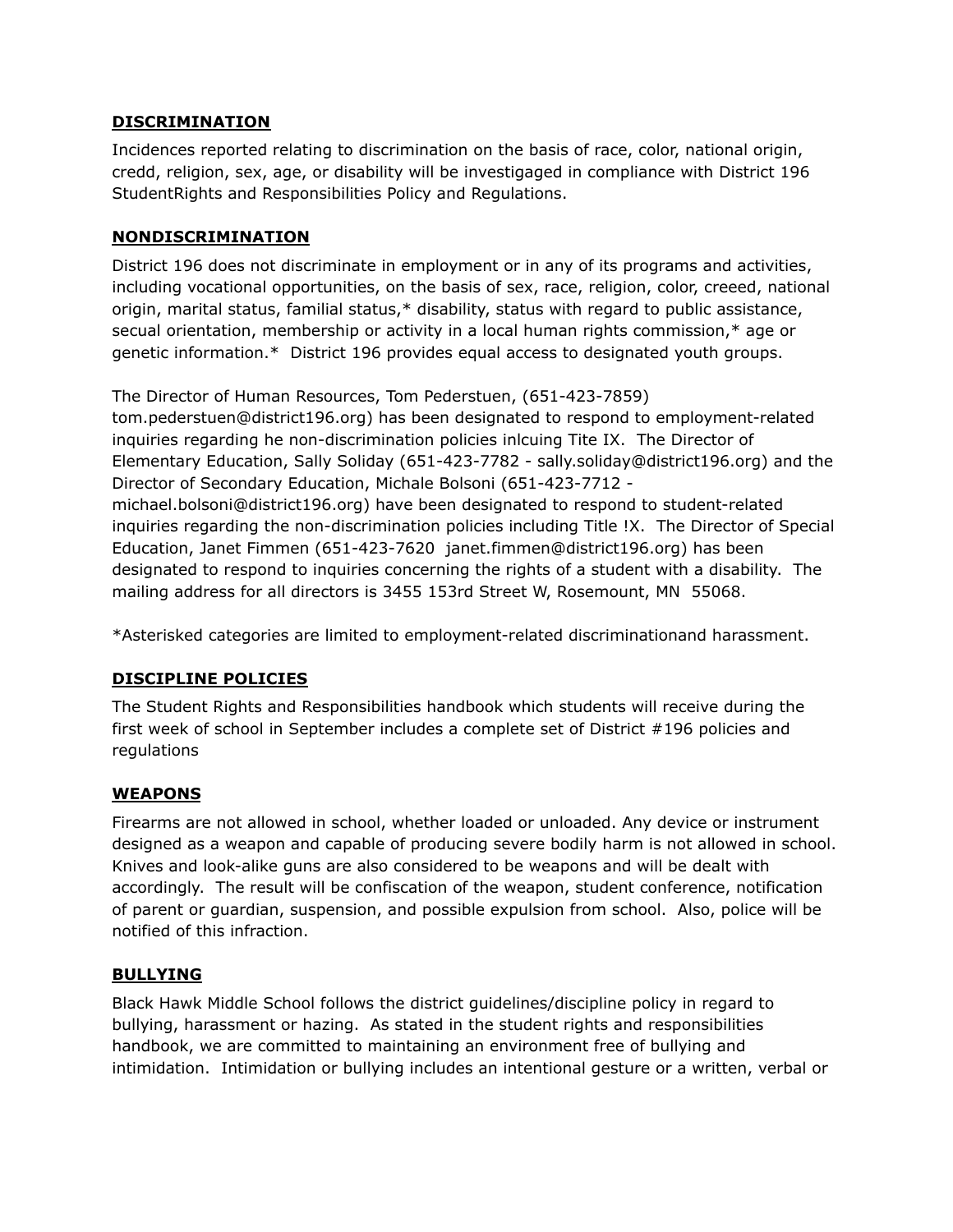physical act or threat that a reasonable person under the circumstances knows or should know has the effect of the following:

- Harming a student
- Damaging a student's property
- Placing a student in reasonable fear of harm
- Placing a student in reasonable fear of damage to his or her property
- Presenting a sufficiently severe, persistent or pervasive threat or action and creating an intimidating, threatening or abusive educational environment for a student

## **SKATEBOARDS/IN-LINE SKATES/SHOES WITH WHEELS**

Skateboards and in-line skates are not to be used on school property at any time. Students may not use shoes with wheels white at school.

## **PROFANITY**

The use of profanity is not an acceptable social behavior. Students should have consideration for their peers and adults and refrain from using offensive language.

## **STUDENT DRESS**

## **STUDENT DRESS EXPECTATIONS**

In order to maintain a safe and distraction-free atmosphere conducive to learning, the administration and staff of Black Hawk Middle School believe it is important to enforce basic standards for dress and hygiene. We expect students to dress and maintain hygiene in a manner that promotes a safe learning environment with minimal distractions where students can express themselves in a manner that promotes a scholarly environment. As such we ask students to follow these guidelines:

- Clothing on top should cover the midriff and chest (torso waist line to clavicle)
- Clothing on the bottom should cover the entire backside
- Clothing should cover undergarments
- Undergarments that are worn as outer garments are prohibited
- Any clothing that contains profanity, or conveys words/pictures that are: demeaning, abusive, sexually explicit or suggestive, discriminatory or which promote or advertise drug, alcohol or tobacco use/products are prohibited
- Jewelry that presents a safety hazard to self or others
- Jackets and coats should be stored in student lockers
- Students are required to wear shoes at all times, no socks or bare feet
- Teachers may ask students to remove hats and hoods in the classroom should they be a hindrance to engagement in the learning environment

When a student's dress or hygiene is of concern, the teacher will speak to the student 1:1 privately, or refer the student to a counselor, nurse, or administrator. Parents/Guardians will be informed of the concern and asked to partner with BHMS staff to support the student.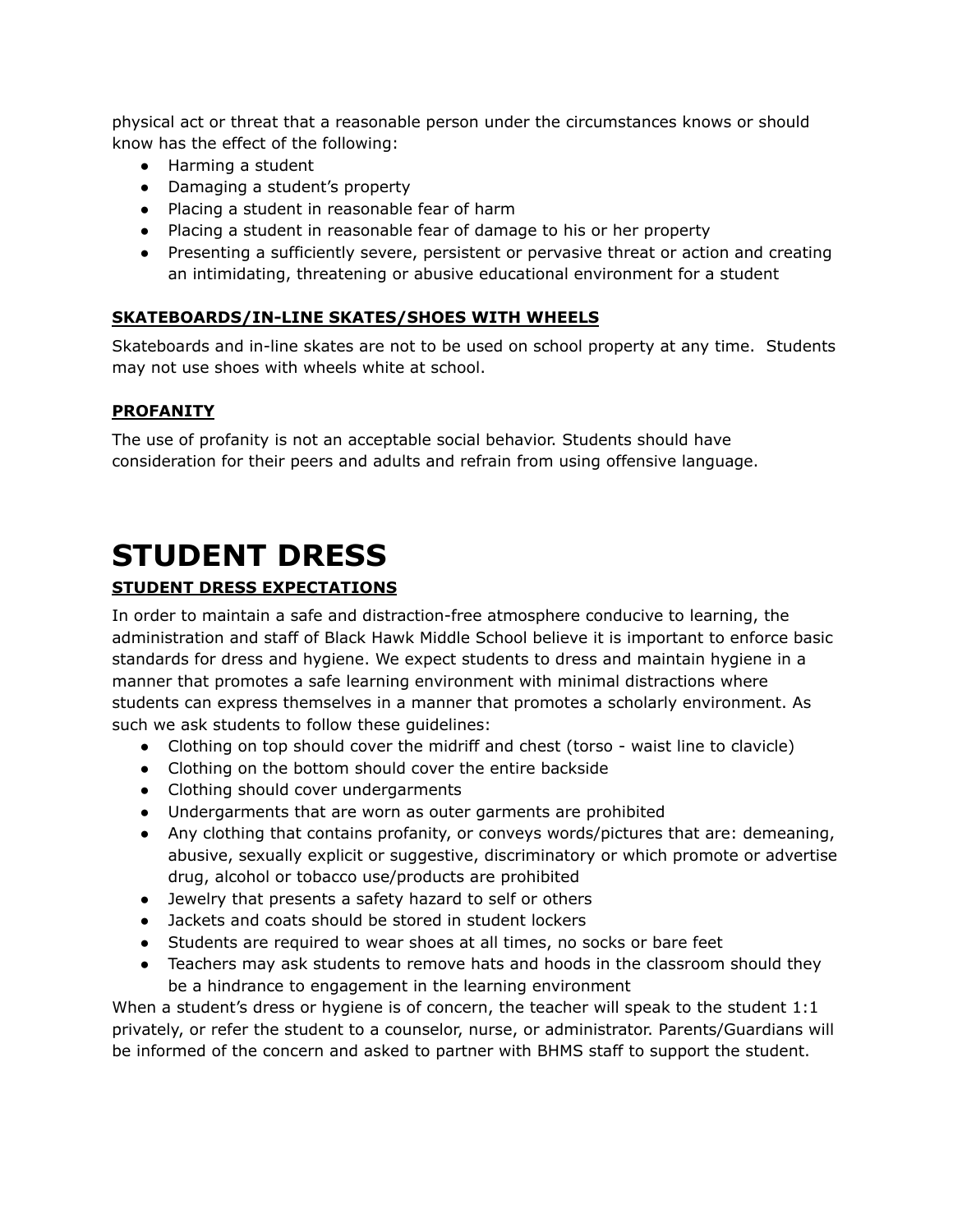#### **CHEMICAL USE**

Any student bringing drugs, chemicals, cigarettes, alcohol, or tobacco to school will have it taken away, parents notified and disciplinary action taken. Any student under the influence of chemicals will be suspended.

#### **SUSPENSION FROM SCHOOL**

A student involved with possession or use of tobacco products, chemicals, drugs, alcohol, insubordination, profanity or behavior detrimental to other students will not be allowed to attend classes. Students involved will do their assigned work in a study room or be suspended out of school. The period of time will depend on the seriousness of the problem, per the Students Rights and Responsibilities district handbook. In all cases parents will be notified of the action taken.

## **STUDENT COOPERATION ON BUSES**

#### **For safety reasons each student shall:**

- Obey bus drivers promptly, as they are in full charge of buses and pupils while in transit.
- Be on time at the designated bus stops. Buses cannot wait.
- Stay off the roadway at all times while waiting for buses.
- Cross in front of a bus when crossing the highway, not in back of a bus.
- Board the bus in an orderly manner. Pushing and crowding will not be tolerated.
- Wait until the bus has come to a stop before attempting to enter or leave the bus.
- Keep hands and head inside the bus at all times.
- Do not move around or change seats on buses.
- Refrain from yelling or loud talking while on the bus.
- Please do not tease other students; pull hair, fight, or use foul language.
- Throwing articles of any kind in a bus is dangerous and will not be tolerated.
- Damage to a bus should be reported to the driver at once. Any student disfiguring or mutilating a bus will be required to pay for the damage and may be denied use of buses.

Each student should help to keep buses clean and orderly, Learn to be self-reliant. Students must be alert for their own safety and that of fellow passengers.

The District Bus Conduct Specialist will inform parents if their student abuses the privilege of riding our school buses. If the student's behavior does not improve substantially, he/she faces the possibility of being suspended from riding the bus.

Students are not allowed to have pop or food on the buses.

Boomboxes on school buses have been ruled "inappropriate equipment". Thus, they will not be allowed on school buses. Walkmans must be used exclusively by the owner, i.e, sharing of headphones, tapes, players, etc. will not be allowed.

## **BUSES TO OUT OF TOWN ACTIVITIES**

Students riding on a school bus to an out-of-town activity must also return on the school bus, unless an individual's parents sign a release of liability form stating that they will be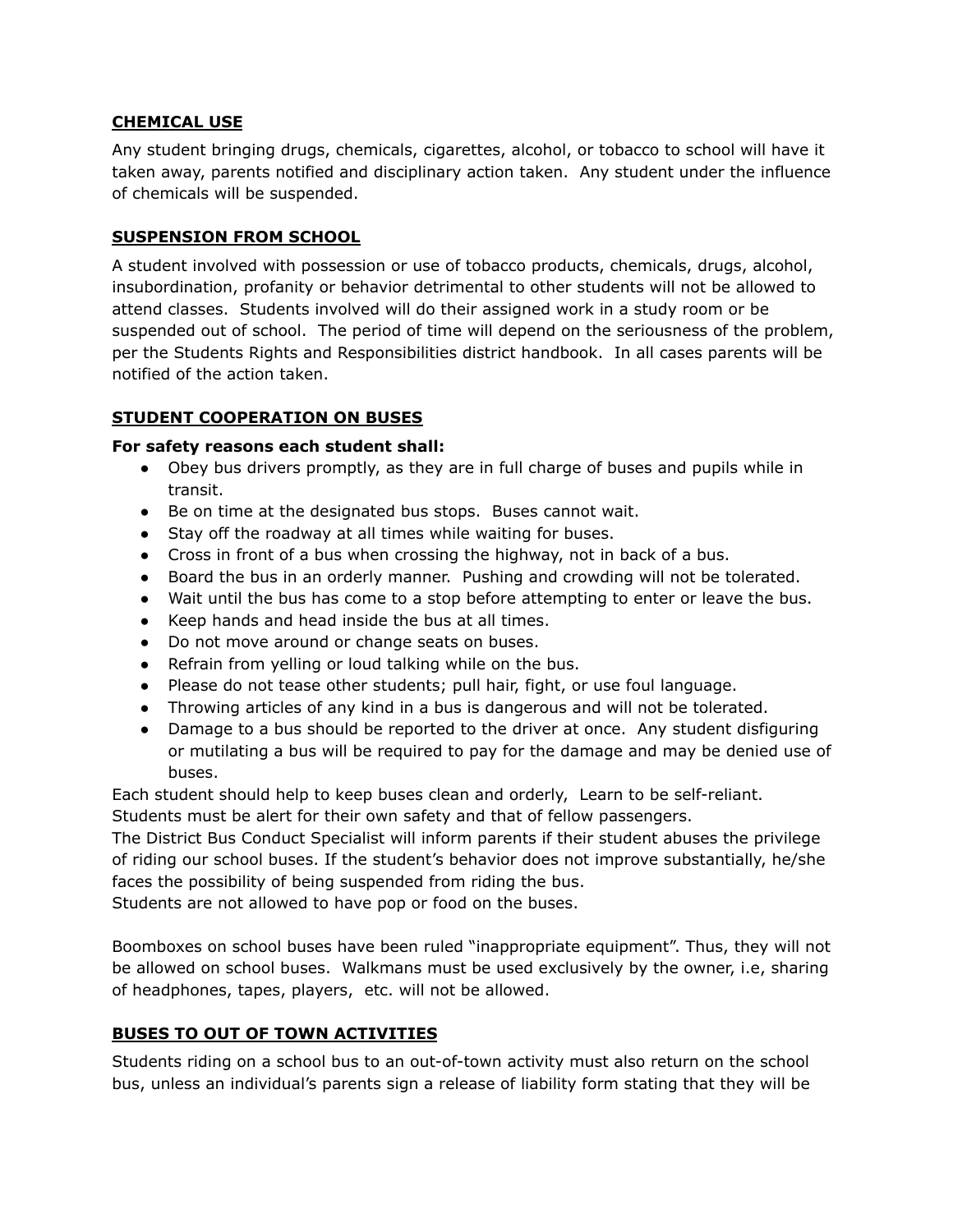responsible for the student on the return trip. The form may be obtained from the activity supervisor.

## **ELECTRONIC DEVICE POLICY**

PERSONAL ELECTRONIC DEVICES - CELL PHONES, HEADPHONES (wireless airpods/earbuds), GAMING DEVICES

Personal electronic devices are NOT needed in the school setting. Our main focus at school is supporting students' developmentally appropriate use of the iPad as their primary learning tool. Each student is issued an iPad (school owned device) to enhance their learning in the classroom. As a result, students DO NOT need a cell phone from the time they arrive to school through the end of the school day 8:20 - 3:10.

Parents/guardians are ESSENTIAL in supporting students' developmentally appropriate use of cell phones. For some, this includes monitoring DAILY student activity on the phone including social media accounts. Unfortunately, the use of cell phones/social media in the school setting proves to be a distraction that interrupts learning, creates conflict, and feelings of isolation, anxiety, and even depression as evidenced by current and ongoing research.

## **Students should choose one of the following options:**

- Leave their cell phone at home
- Turn their cell phone off upon entering the school and store safely in their backpack or lock in their locker until the end of the day

If you need to reach your child during the school day, please DO NOT call or text them on their personal cell phone during school hours. Instead, please call the main office 651-683-8521. This way, we can ensure your student's learning and the classroom environment is not disrupted and our community can focus on making connections with one another and learning together without the distraction of personal devices. This is a consistent approach throughout all six District 196 Middle Schools where no school will allow cell phone use in classrooms.

## **WHY are we not allowing cell phones in classrooms?**

Cell phones have proven to be a distraction in the learning environment. We strive to ensure students are "present" and focused not only on the learning in classrooms, but also on the interactions and connections with others that make the classroom such a rich learning environment.

## **HOW do students manage phones?**

Students should keep cell phones at home, in their backpack or locked in their lockers. The phone should be turned off completely while the student is in class.

Parents, if you must reach your student while they are in class, please call the main office at 651-683-8521. We will make sure your student receives your message immediately. For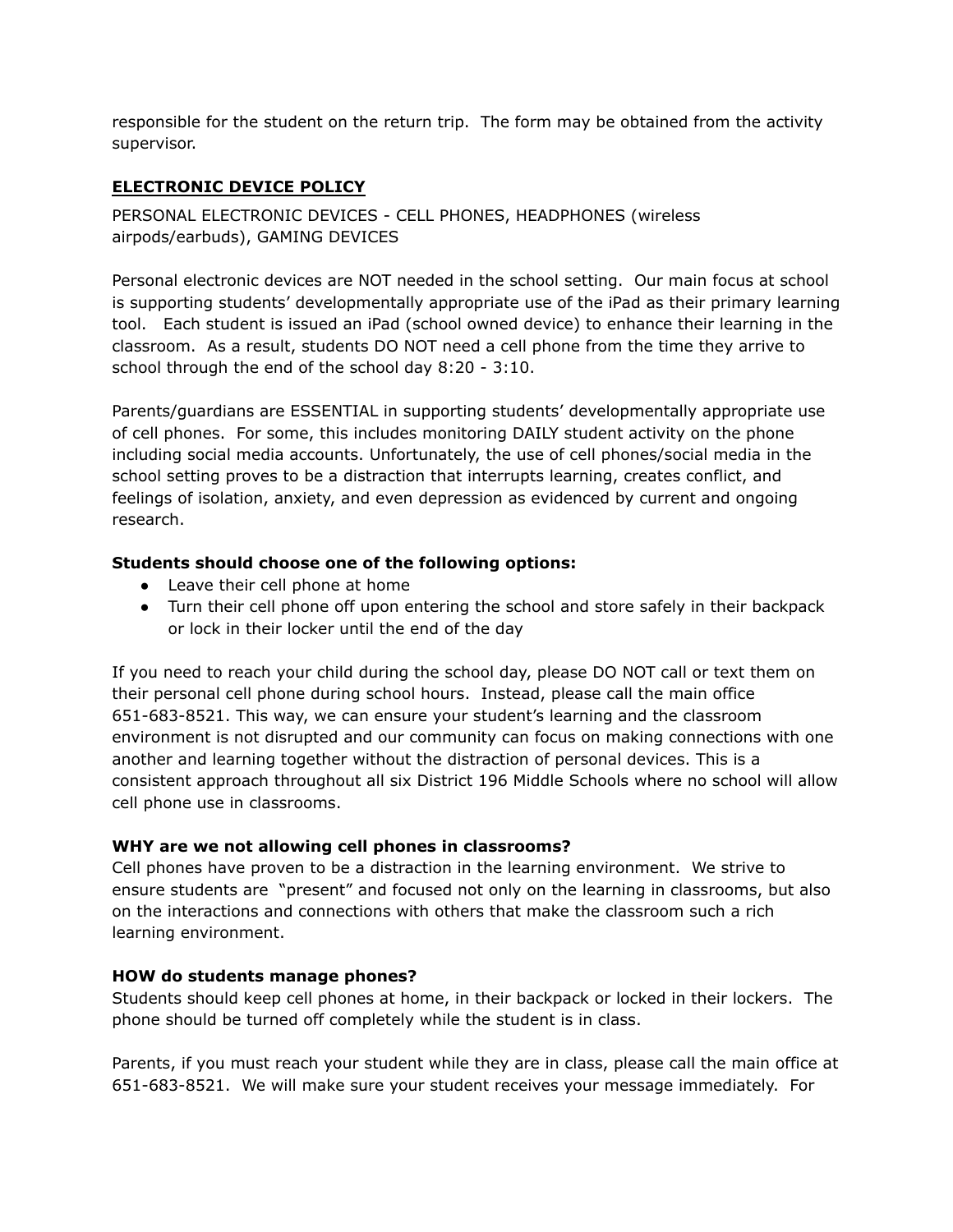non-emergency messages, please know your child may check messages at his/her locker between classes.

## **WHEN a phone is used, what happens?**

BHMS is not responsible for lost or stolen cell phones. Teachers will be explicit about teaching the why of prohibited use of cell phones in the classroom environment. With these district expectations, if a student has their phone out, if it rings or disrupts class, there will be a 3-step response. Again, this is to ensure that learning is the main focus on campus. Non-Permitted Use Of Cell Phones on Campus:

## **If a student uses a cell phone in class the teacher will:**

- Speak to the student 1:1 about cell phone expectations
- Alert parents by phone or email regarding cell phone distraction in the classroom

If a student uses a cell phone a second time, administration will be called to support the student, retrieve the phone, and call parent/guardian

Parent/guardian will partner with administration to create a plan for the student Major infractions of inappropriate use of any technology (cell phone/iPad/computers) will have a timely response that follows the Rights and Responsibilities handbook and will involve school administration.

With the District 196 1:1 electronic device initiative, all students, grades 6-8, will receive aniPad electronic tablet. The goals of the initiative include:

Increasing student engagement lessons:

Providing all students with access to internet resources leading to maximize student engagement; increasing accessibility to apps that are needed for learning and decreasing unneeded ones such as those that are considered as social media; and Educating students about digital citizenship and appropriate use of technology.

Students must abide by the district's iPad student Use agreement and acceptable Use of Information Technology policies when using a school iPad, computer or electronic device. This includes using BHMS wi-fi only for educational purposes. FAilure to abide by these policies may result in limited or suspended use of the district device. A student who loses iPad privilese is responsible for classroom material presented and assignment completion. District 196 and BHMS receive the right to review private and district-issued devices if there is a reasonable suspicion that district or school policies have been violated.

With students having district-issued iPads, it is necessary for them to bring personal electronic devices, particularly cell phones, to school. If one is brought to school, it should be kept in the student's locker during class time.

Students should assume a device should be put away during most of the day and out of most areas of school. All classrooms(including gymnasium and swimming pool), restrooms, locker-rooms and offices are considered "no-phone zones." If a student is found to have a phone in one of these areas, a staff member may confiscate it and have it held in the office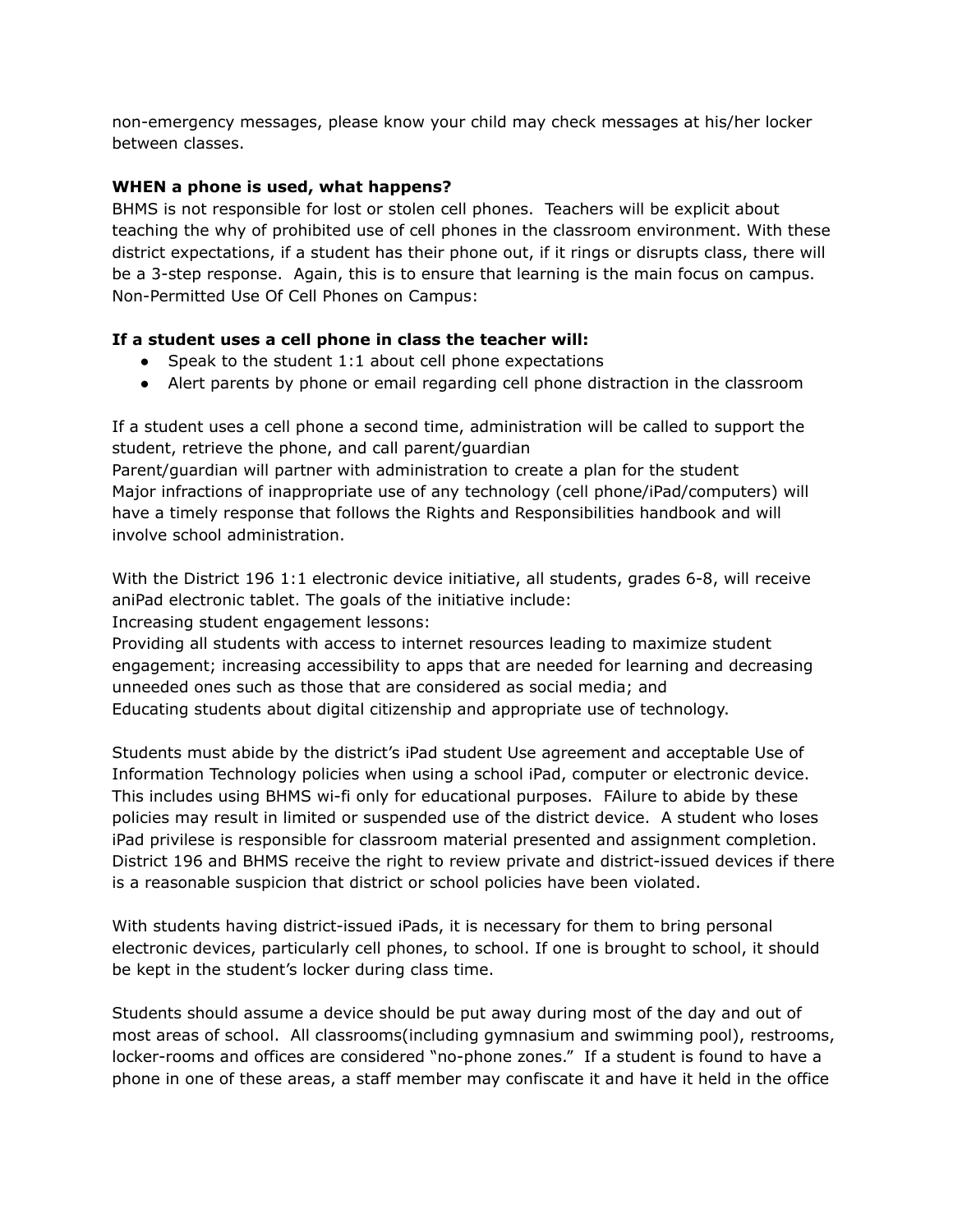until the end of the school day at which time the student or a parent/guardian will be asked to retrieve it.

Cell phones and other personal devices are brought to school at the students' and parents' own risk. BHMS does not assume any responsibility in the event a personal device is lost, misplaced, stolen or damaged or if any data on a personal device is damaged or lost.

## **Students will:**

- Use all device(s) in accordance to district, school and classroom policies and expectations
- Use wi-fi and district-issued iPad for educational purposes
- Use district-issued iPad in classrooms but not in restrooms, locker-rooms and other restricted areas
- Keep cell phones (and personally owned devices) out of and not use them in classrooms, locker-rooms, restrooms, offices and other restricted areas
- Use cell phones (and personally owned devices) only during lunch passing time without causing tardiness to class or before/after school or as permitted by staff
- Keep headphones in locker and not use them at any time during school
- Be responsible for secure storage of cell phone, headphones and other devices brought to school for secure storage of cell phones, headphones and other devices brought to school

## **Teachers will:**

- Establish digital and electronic device expectations for their classrooms
- Confiscate devices if not being used in adherence to classroom, school and district policies and expectations including improper use in restricted areas, as a camera or for viewing restricted material

## **Parents are asked to:**

- Communicate, if needed, with students during lunch or before/after school
- Support BHMS by limiting communication to as needed and not as a convenience
- Realize BHMS has limited ability to receive and relay messages to students

## **STUDENT SERVICES**

A variety of support services are offered to students and their families at Black Hawk Middle School. These services include individual and group counseling, academic assistance, and testing administration and interpretation, as well as any other form of assistance that will help make a student's experiences at the middle school successful. The student services staff is made up of three counselors, one psychologist, the school nurse, the administration, police resource office, individual teachers, and the special education team. Contact the main office to make an appointment.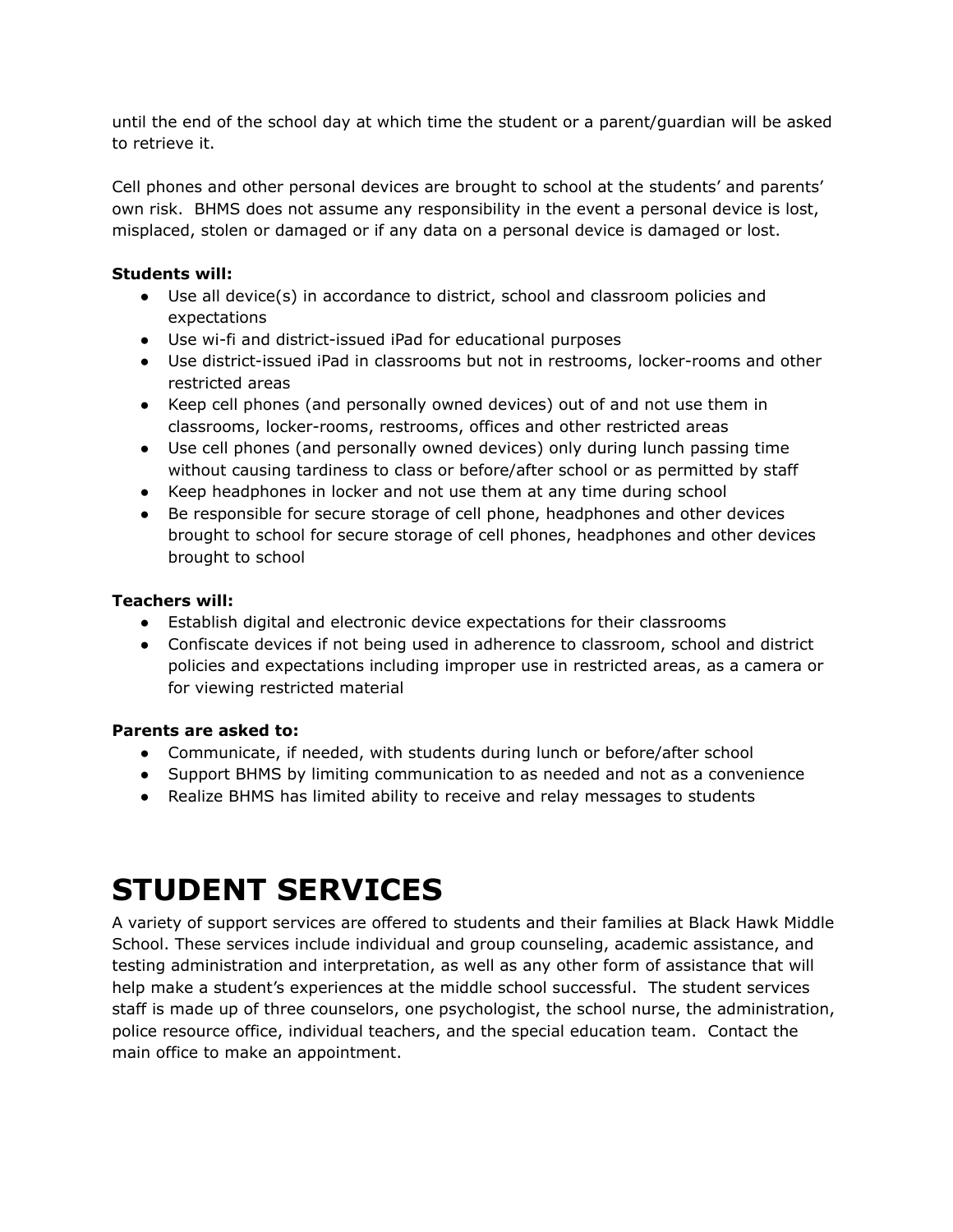Early adolescent years can be a confusing time not only for the child, but also for the parents. We would encourage you to call one of the members of the support staff if you have any type of questions regarding your son or daughter's development during the middle school years.

The following are some of the services provide for the students at Black Hawk Middle School:

## **INDIVIDUAL COUNSELING APPOINTMENTS**

Counselors meet with members of the blackHawk Community on a daily basis. Appointments are made by students, parents, or teachers and will be honored as soon as possible. Phone calls/emails are the best way to contact the staff. The counselors will return calls/emails as soona s possible. Please let the office staff know if there is an emergency situation that needs to be dealt with immediately.

#### **SUPPORT GROUPS**

Support Groups are offered throughout the school year at BHMS. A variety of groups are offered as needs arise. These groups may include family change, grief, anger management, friendship, study skills, and life skills. For more information on a specific group, please contact the counselors.

#### **NEW STUDENT GROUP**

New student group will be available to students new to Black Hawk. The purpose of the group is to help students meet new friends, to listen to other new students share their experiences, and to discuss their concerns.

## **ENHANCED LEARNING PROGRAM**

ISD 196 has implemented the Schoolwide Enrichment Model (SEM) within all schools. SEM is a systematic set of strategies for increasing student effort, enjoyment, and performance. In the regular curriculum, teachers adjust levels of required learning so that all students are challenged. Identified students are clustered into regular language arts and/or science classes for flexible grouping based on interest or need. Differentiated curriculum within the regular classroom may include tiered assignments, compacting curriculum , interdisciplinary/thematic study, or high order questioning. Enrichment clusters are groups of students who share common interests and who work with one another to pursue these interests. Examples include the following: Junior Great Books, Young Author Conference, or Science Olympiad Finally, highly specialized services are available to those whose needs cannot be met through differentiation of the regular curriculum or participation in enrichment clusters.

## **CHILD STUDY PROCESS**

School District 196 has implemented Public Law 94-142, The Education of All Handicapped Act, and Chapter 211 of Minnesota Statues with the adoption of the process we refer to as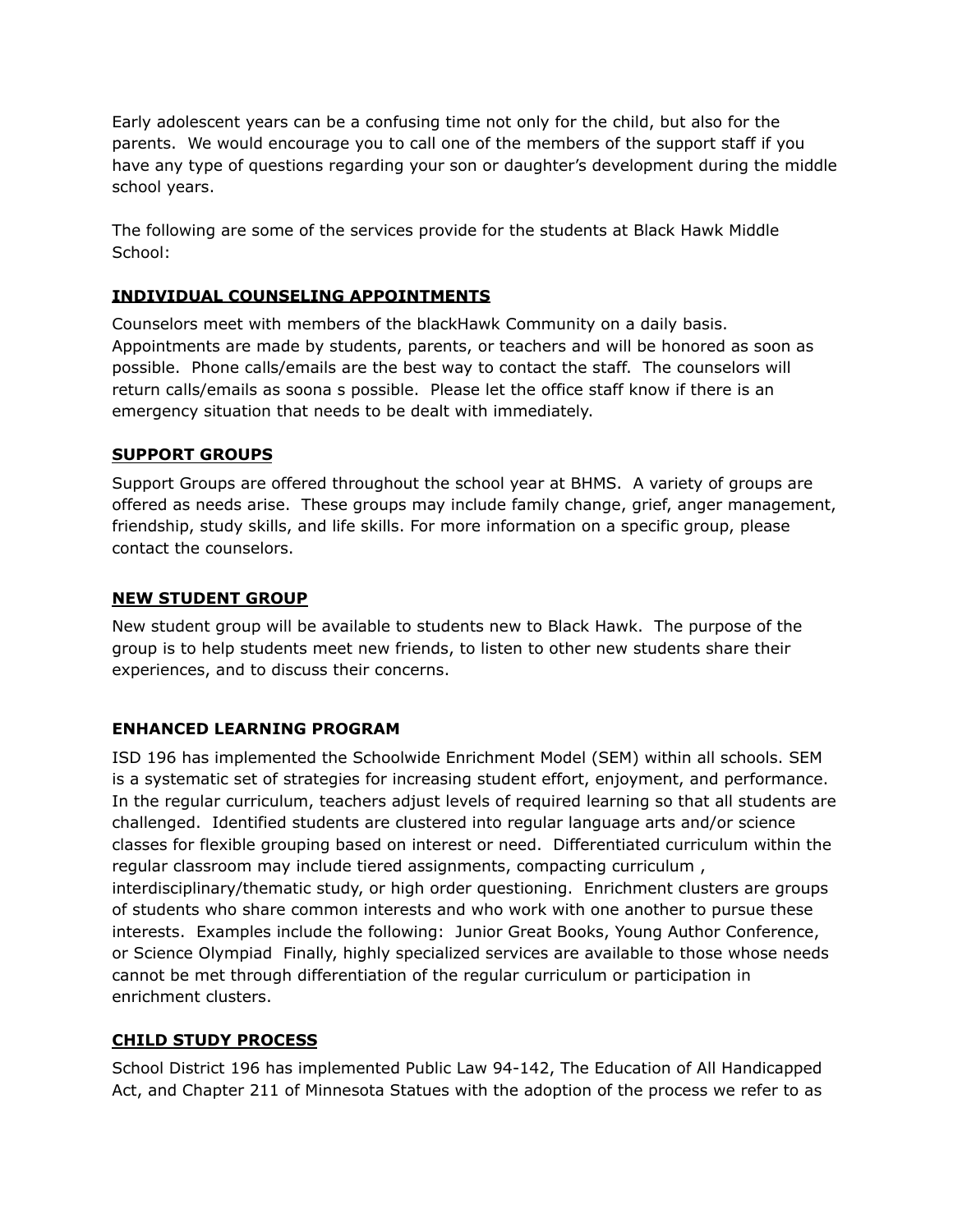Child Study. This is a clearly defined process that the school must pursue for a child to be designated for learning disabled special education, speech-language therapy, physical or occupational therapy, or psychological services in our special services program. For more information regarding this special area, contact the counselor's office.

## **PRESIDENT'S EDUCATION AWARDS PROGRAM**

## **This program consists of:**

The President's Award for Educational Excellence

Students who receive this award must fulfill the criteria established by the wards program. Recipients must earn outstanding grades. 6th, 7th, and 8th grade students who qualify for the President's Education Awards participate in a ceremony and breakfast during late spring.

#### **SCHOOL RESOURCE OFFICER**

In cooperation with the Eagan Police Department, a school resource officer is provided to Black Hawk Middle School. The school resource officer assists the school in dealing with legal issues involving students. The office is available to meet with students and families on a wide variety of issues. The officer can assist with specific violations of the law, student drug use, curfew violations and other legal concerns. The officer can be reached by calling the school at (651) 683-8521.

## **PANTHER TIME/ADVISOR-ADVISEE PROGRAM**

This program is a special type of support service that is given to all students at Black Hawk Middle School. The functions of the Panther Time advisor during these three years are the following:

- Offering extra assistance to the students.
- Helping the student develop and reach academic and social goals.
- Provide activities that ensure and promote positive interpersonal relationship skills between students and adults.
- Giving each student an opportunity to have a personal, long-term relationship with a teacher.
- Training students in the student-led conference model.

Homebase/Panther Time takes place several times per week. Students and their advisor participate in planned activities to help meet the goals of the program. It is our desire through our advisor/advisee program to foster a sense of community and address some of the individual news of each student in a more personal way.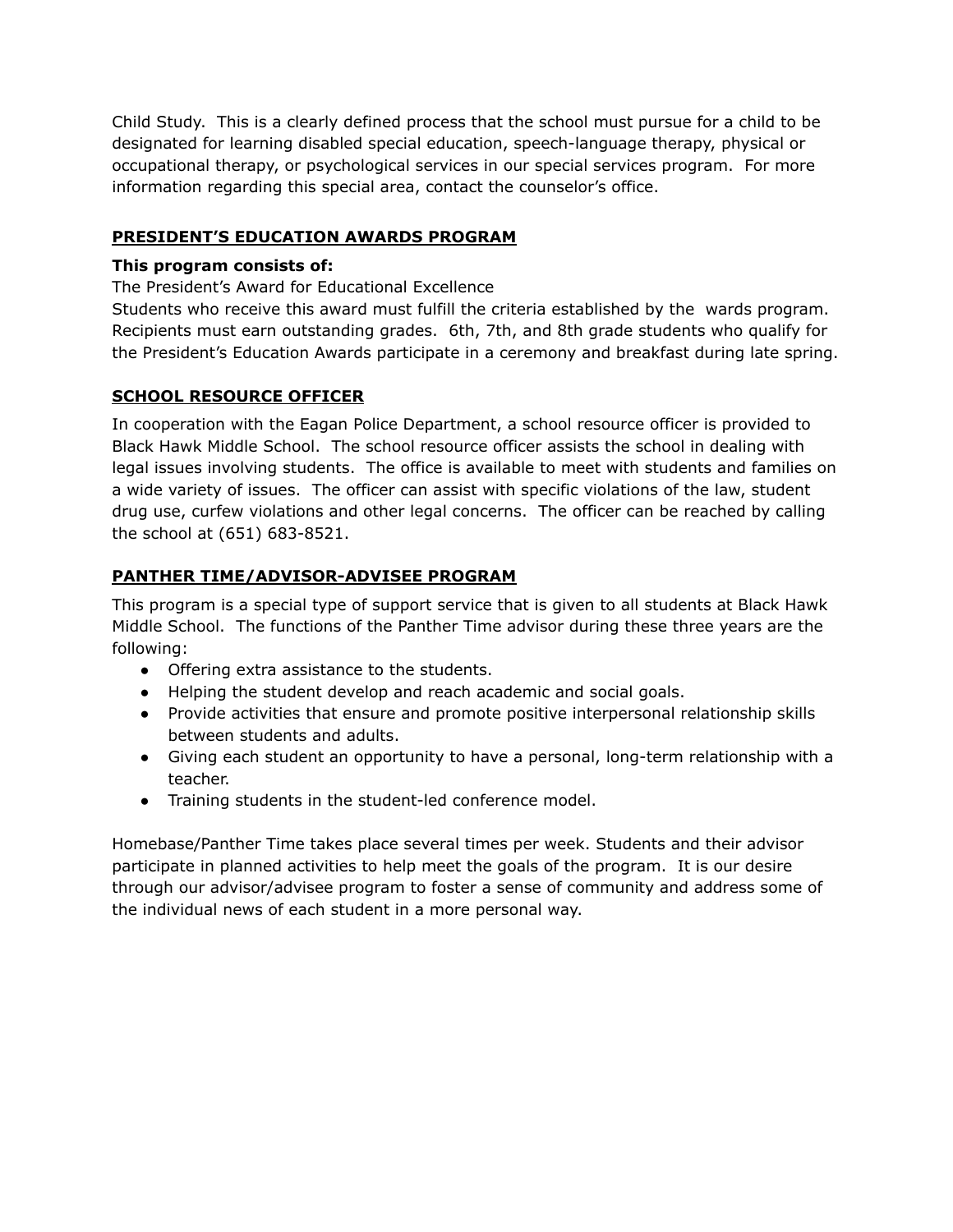## **Helping Your Child Succeed in School**

## **ACADEMIC**

Academic achievement is a priority for all of us. At the middle school, we try to create an environment for our students that bridges the gap from the academic expectations of elementary school to the academic expectations of the high school. At the same time, we try to balance this with the physical and social growth taking place during adolescent time periods.

A question that we find often asked by parents is: How much homework should my son or daughter have?

Although there is not one correct answer to this question, we feel that a good guideline to work with would be one hour of homework per night. This would be average and may vary from a ½ hour to 2 hours on a given night. This also assumes that your son or daughter is in school and is using the available study time given by teachers.

Study habits do not come naturally, but are learned. In order to help create positive study habits which can help maximize your son/daughter's learning potential, we would suggest that you help them set aside an hour for study each night. A quiet environment is best for study. There may be nights when they may not have an hour of homework. We would suggest that the time be filled with some good recreational reading. The consistency of the time is important to help develop good, disciplined study habits.

## **BEHAVIOR CHANGES**

During adolescence there may be changes in a young person's behavior, both positive and negative. Most of these can be accounted for and hopefully can be discussed within the family. However, there may be times when you notice some major behavior changes (major change in time spent with hobbies or interests; change of friend groups; change in dress, sleep, and personal habits; change attitude toward school work, etc.) which you find hard to understand and are concerned about.

## **Some suggestions:**

- Talk to them concerning your observations. Be tactful, but honest.
- Talk to teachers or counselors concerning academic progress.
- If a relationship exits, talk to a close friend of your child.

If we can be of assistance to you or your family in any way, please call us at (651) 683-8521.

## **DECISION MAKING**

Students have to make many choices. They will be making choices about companions, activities and courses. As a parent you can, and hopefully have, instilled guidelines, but you cannot always be present at the time decisions are made. Your son or daughter wants to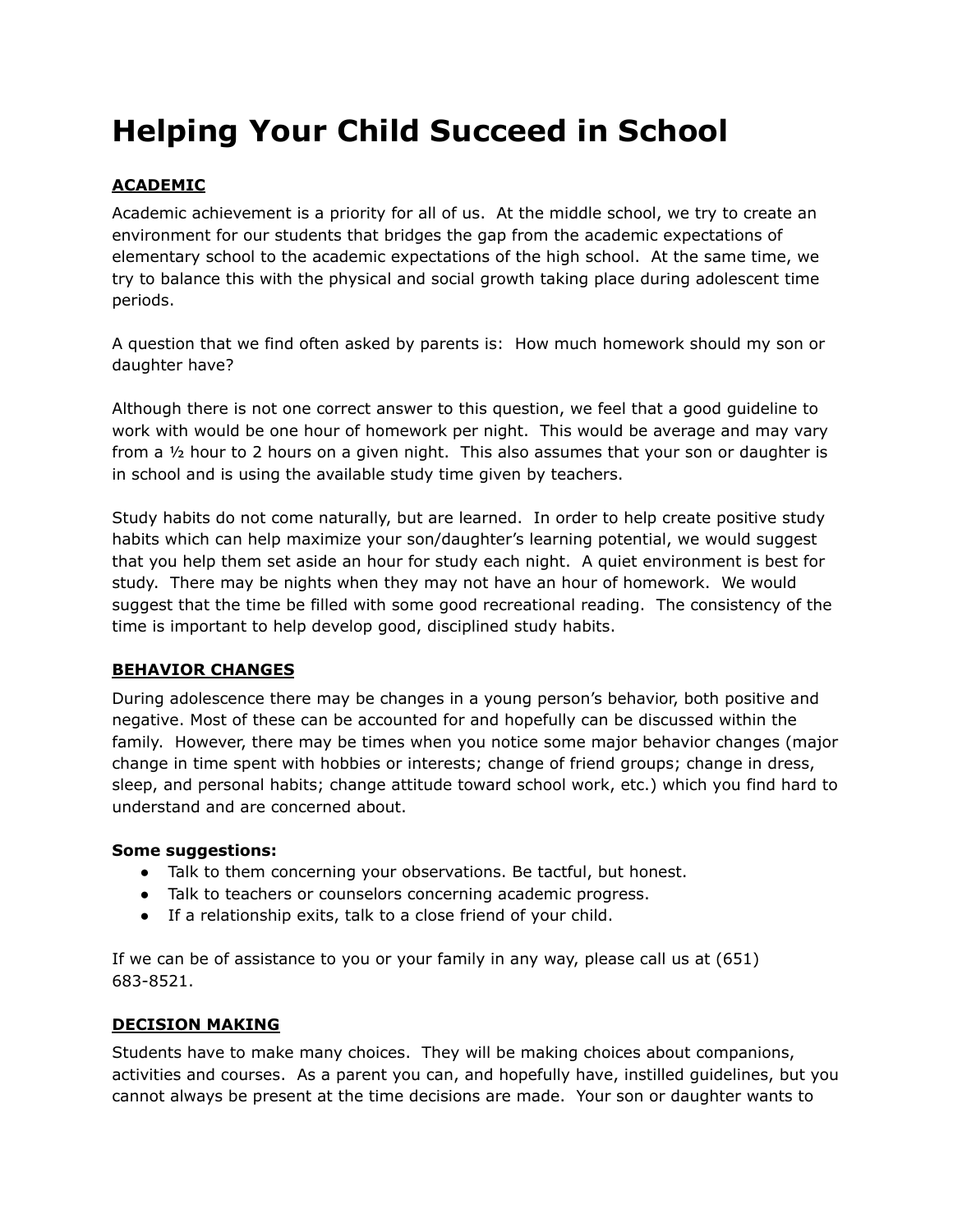make decisions that are best for themselves. The problem develops when the guidelines they have developed for their decisions are based on priorities and values that seem to be in conflict. A psychologist has commented that "The child who suspects that his/her parents do not have their own values and priorities established will be at a disadvantage establishing his/her own." "Do as I say, not as I do." is a major conflict for the child.

Be open and honest with your son/daughter regarding choices that they make. Reinforce and commend positive, wise, or hard choices. Be fair with poor choices. Make sure you get the complete story and are fair with your consequence. Sometimes the results of the choice may be the consequence enough.

Allow your son/daughter to make appropriate choices in the home and social environment. They learn best through experience. Their ability to make appropriate choices and responsible decisions should warrant additional trust in your relationship.

You as a parent will find it necessary to set limits for appropriate situations. The clear the guidelines and the more consistent the enforcement, the easier the decision becomes for your son/daughter.

## **POSITIVE SELF CONCEPT**

The concept of self-esteem is now regarded as important for children as the basic R's in education. As parents it is our responsibility to help our children develop positive self-esteem. Effective parents and teachers can help a child develop positive self-esteem by finding ways to make them feel like they are important and their views and ideas are worth considering.

Encourage them to try new interests and challenges. Be supportive regardless of the outcome.

Avoid discussing your child in an unfavorable light with others, especially in their presence. Provide an atmosphere of love and concern at home.

Be a good listener to your child. Let them know you are concerned about their views and feelings.

Find out the academic potential of your child and keep that in perspective when discussing academic accomplishments, successes, and failures

Don't compare a child with other brothers and sisters. Each child is an original, not a carbon copy.

Help identify a special area your cold can excel in. Help him/her to build confidence in themselves through commending their achievements.

## **HOME/SCHOOL PARTNERSHIP**

There are many social changes and peer comparisons that are a part of the adolescent years. Many new opportunities and situations are present which have both positive and negative aspects.

## **40 Assets to Develop Healthy, Caring Responsible Youth**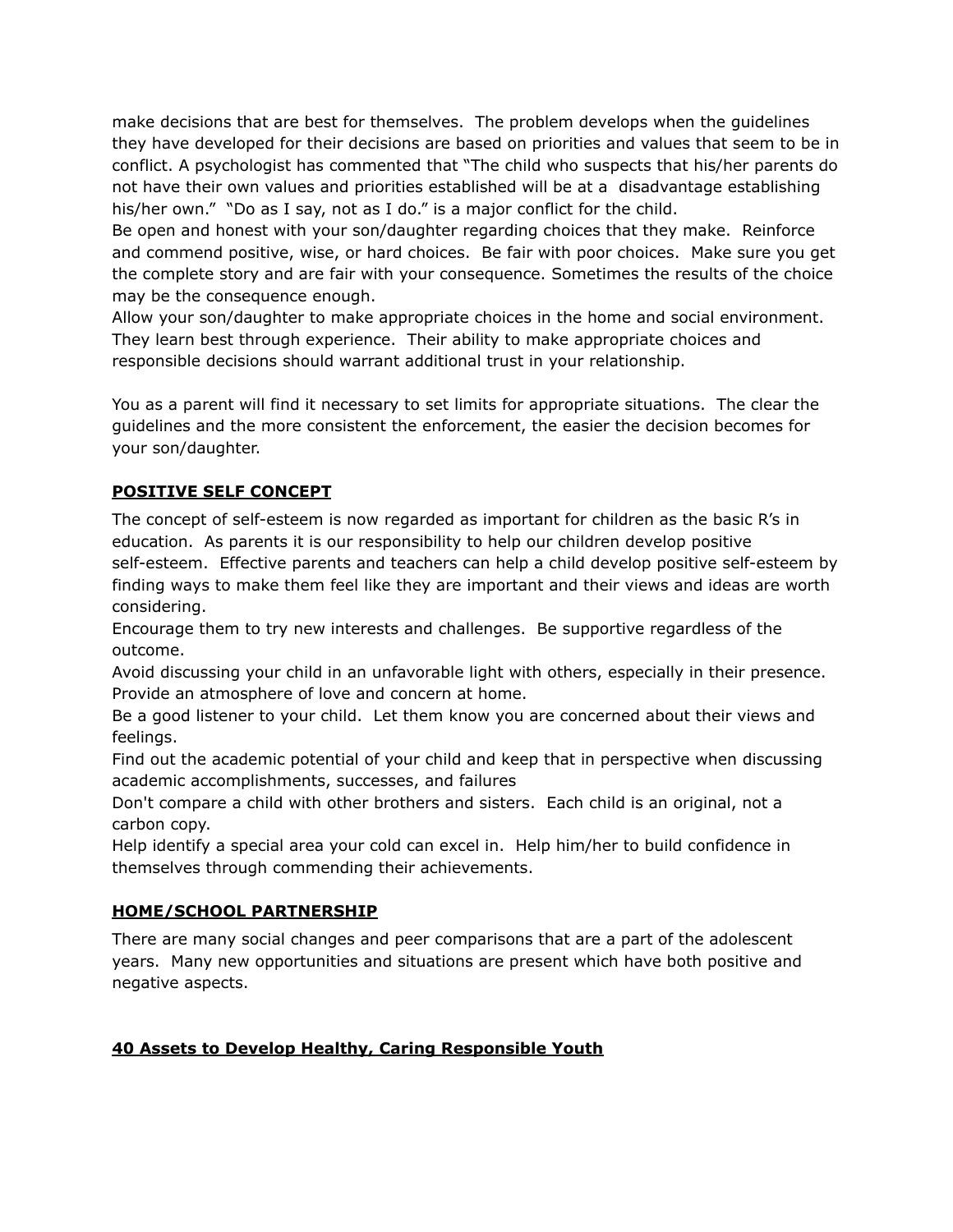#### **EXTERNAL ASSETS & INTERNAL ASSETS**

...Offer Support!

Family Support - Family life provides high levels of love and support.

Positive Family Communication - Young person and parent(s) communicate positively, and young person is willing to seek advice and counsel from parent(s).

Other Adult Relationships - Youth receives support from three or more non-parent adults. Caring Neighborhood - Young person experiences caring neighbors.

Caring School Climate - School provides a caring, encouraging environment.

Parent Involvement in Schooling - Parent(s) are actively involved in helping youth succeed in school.

...Offer EMPOWERMENT!

Community Values Youth - Young person perceives that adults in the community value youth.

Youth as Resources - Young people are given useful roles in the community. Service to Others - Young person serves in the community one hour or more per week. Safety - Young person feels safe thome, at school, and in the neighborhood.

#### ...Offer BOUNDARIES and EXPECTATIONS!

Family Boundaries - Family has clear rules and consequences and monitors the young person's whereabouts.

School Boundaries - School provides clear rules and consequences.

Neighborhood Boundaries - Neighbors take responsibility for monitoring young people's behavior.

Adult Role Models - Parent(s) and other adults model positive, responsible behavior. Positive Peer Influence - Young person's best friends model responsible behavior. High Expectations - Parent(s) and teachers encourage the young person to do well.

## ...Offer CONSTRUCTIVE USE OF TIME!

Creative Activities - Young person spends three or more hours per week in lessons or practice in music, theater, or other arts.

Youth Programs - Young person spends three or more hours per week in sports, club, or organizations at school and/or in the community.

Religious Community - Young person spends one or more hours per week inactivities in a religious institution.

## ...Offer COMMITMENT TO LEARNING!

Time at Home - Young person is out with friends "with nothing special to do"two or fewer nights per week.

Achievement Motivation - Young person is motivated to do well in school.

School engagement - Young person is actively engaged in learning.

Homework - Young person reports doing at least one hour of homework every school day. Bonding to School - Young person cares about her or his school.

Reading for Pleasure- Young person reads for pleasure three or more hours per week.

...Offer POSITIVE VALUES!